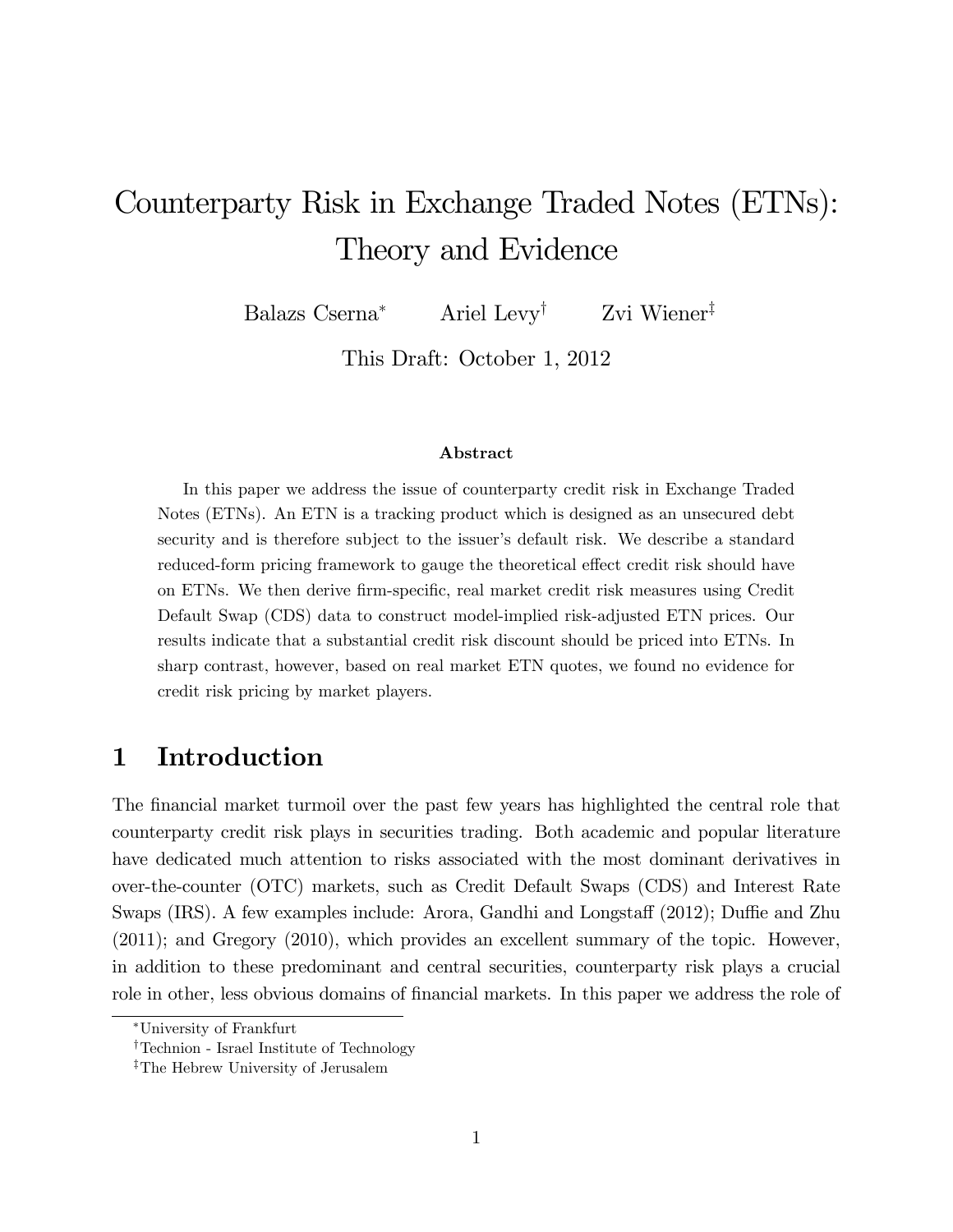counterparty credit risk in Exchange Traded Notes (ETNs), a relatively new financial vehicle with a fast growing market share.

An ETN is a type of a tracking product. As such, it is a security traded in the secondary market that is designed to track a given index or market benchmark. ETNs are unique in their structure in that they are set as a debt security with a payoff that is linked to the performance of a pre-specified underlying index or market benchmark. ETNs are generally issued by a single bank as senior, unsecured, unsubordinated debt securities, and are not asset-backed. They are backed only by the full faith and credit worthiness of the underwriting bank. Therefore, as unsecured promissory obligations, holders of this product are directly exposed to the credit risk of the underwriting entity. To the best of our knowledge, this issue of credit risk embedded in ETN securities has so far received no attention in the academic literature. The purpose of this paper is to fill this gap in the literature.

ETNs are often lumped together with Exchange Traded Funds (ETF), since they are both exchange-traded products that track an underlying index. However, their similarity stops there. The underlying structure and tracking mechanism for ETFs is fundamentally different from those for ETNs and the two should not be confused. An ETF is structured as an openend fund that holds the underlying assets of the index that it is designed to track. Each ETF share represents a unit of ownership on the underlying basket of securities and is, therefore, backed by real assets. As such, ETFs are not subject to any issuer's risk of default, as the issuer functions only as a fund sponsor and portfolio manager with no ownership rights on the underlying funds. On the other hand, as explained above, ETNs are designed as unsecured debt securities, and are thus subject to default risk.

We address two main questions in this study. First, we investigate the theoretical relevance of counterparty credit risk to ETN products, and study the magnitudes of the theoretical discounts that should be priced into ETNs because of this risk. Second, based on our answer to the first question, we explore to what extent, if at all, credit risk is indeed priced into ETN products and taken into account by market participants.

The risk of a large ETN issuer defaulting is not merely theoretical. During the credit crisis in 2008 this risk became extremely relevant when the very survival of major Önancial institutions was in jeopardy, many of which had outstanding ETN obligations. In fact, the worst-case scenario unfolded when Lehman Brothers collapsed and its line of three Opta ETN securities stopped trading around its time of default. Consequently, these ETNs were delisted from the stock exchange about a month later. Holders of Lehman Brothers ETNs eventually recovered around 9 percent of their ETNs' intrinsic value after joining a long list of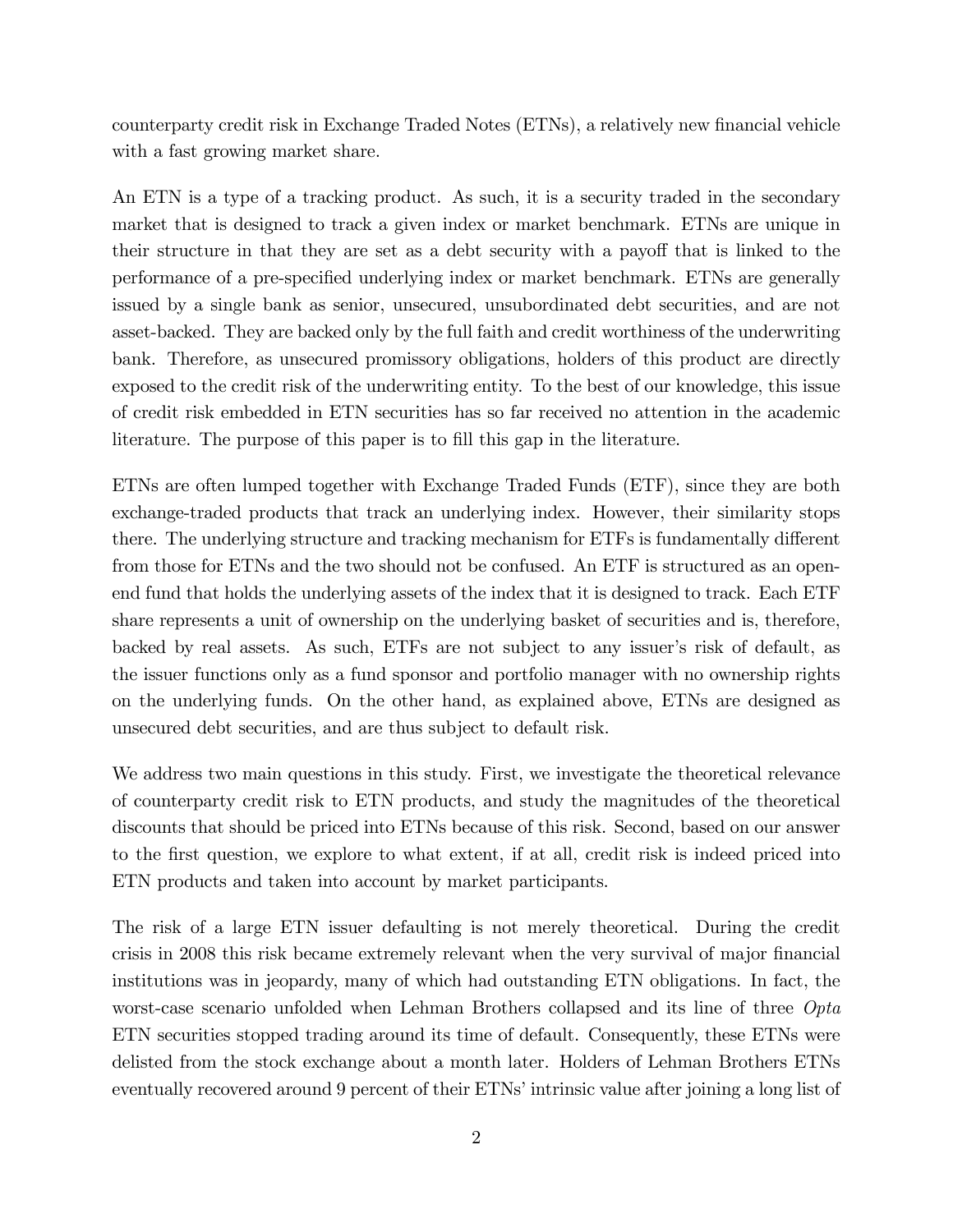creditors with claims on Lehman's assets.<sup>1</sup> Similarly, in the case of the Bear Stearns collapse, ETN holders were hours from the same fate, when JP Morgan stepped in, purchased the investment bank, and honored all Bear Stearns' debt obligations.

To date, ETNs in the US are not subject to any statutory regulation requiring the disclosure of their use of proceeds, the issuer's hedging of its ETN obligations, or of any other risk management policy that is adopted by the issuer. Moreover, there are no regulatory guidelines as to how the issuer is allowed to use ETN proceeds, and as mentioned before, the issuer is not obligated to use them to secure its obligations. The notes are issued under a senior debt indenture and as such all proceeds, from a regulatory point of view, merely become part of the issuer's general capital base. The lack of a specific regulatory infrastructure for ETNs is not unique to the US; most other countries have a similar regulatory framework.

Notably, in sharp contrast to the US, an interesting counter-example is Israel. Over the past several years the Israel Securities Authority has increasingly imposed greater disclosure requirements and new regulatory obligations on ETNs. For example, one of the basic regulatory requirements is that all ETN proceeds must be isolated from the issuer's general capital and deposited in a Special Purpose Vehicle (SPV) with a dedicated external trustee overseeing its activity. Additionally, each ETN must Öle monthly, quarterly and annual reports that provide a detailed description of how the proceeds are managed and specify their sources of potential risk. Both market risk and counterparty credit risk factors are addressed in these reports along with quantitative measures that gauge these risks, such as VaR for measuring market risk, and CDS prices of relevant counterparties to which the SPV is exposed for measuring counterparty credit risk. These tight regulations are enforced in order to increase transparency, protect investors' interests, and guarantee market stability. However, as mentioned above, this is not the case in the US and in most other countries.

In order to understand better the potential role counterparty risk plays in ETN products, we explore both theoretical and empirical aspects of the topic. We adopt the following strategy for our analysis. First, on the theoretical level, we use a standard reduced-form pricing framework to incorporate credit risk into ETN prices. This serves as our benchmark model. We then extract firm-specific default intensities from CDS quotes for all ETN issuers and apply them to our benchmark model. In this way we construct theoretical risk-adjusted ETN price estimates that internalize the risk of default based on real market measures for default risk. These risk-adjusted price estimates then serve as a basis for evaluating the theoretical relevance of credit risk to ETNs and allow for measuring the magnitude of its potential impact on ETN prices.

<sup>&</sup>lt;sup>1</sup>See "Moody's Global Credit Policy", February 2009.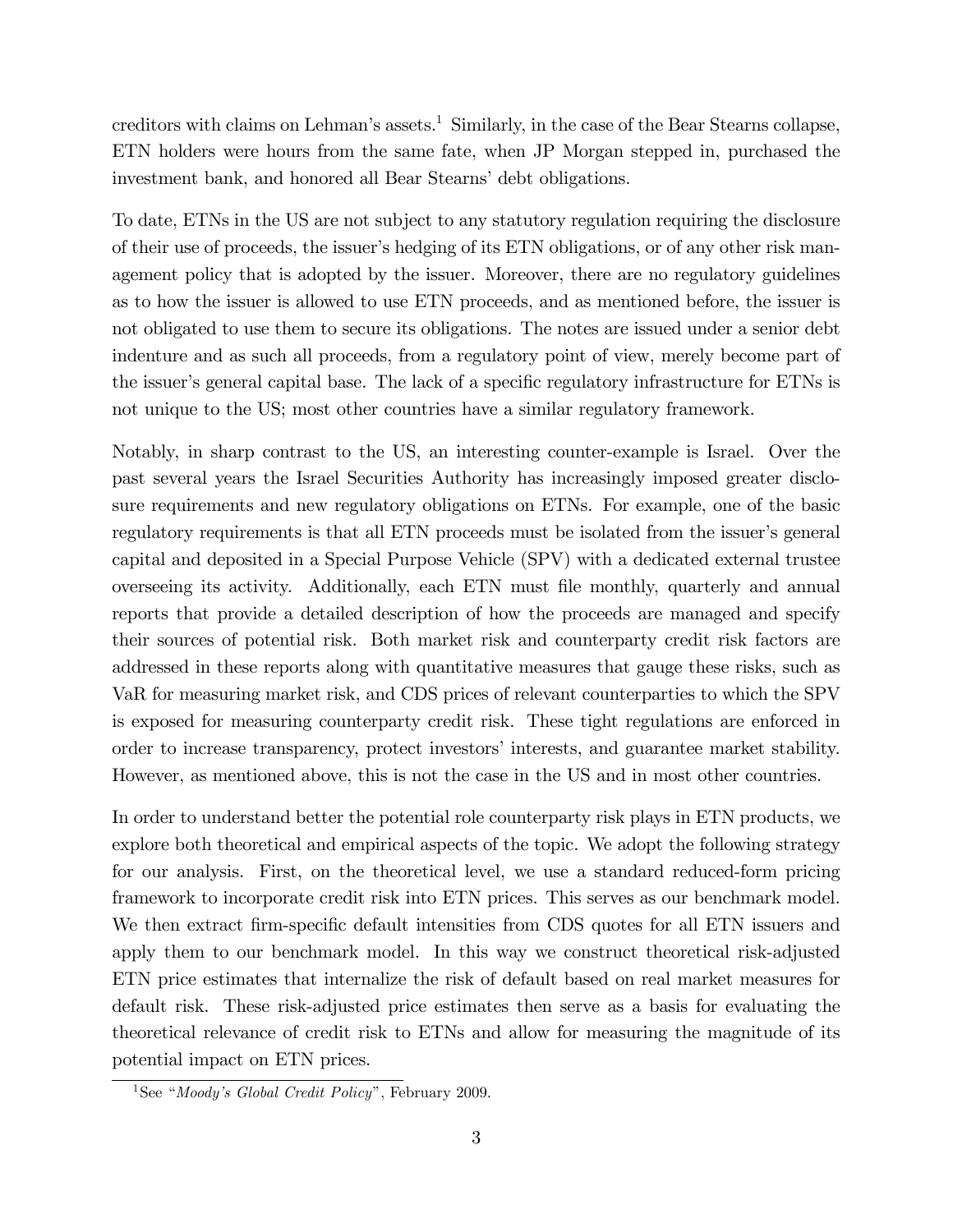Second, on the empirical level, we investigate to what extent market participants take into account the risk of default in their ETN trading activity. To do so, we examine how consistent real ETN market prices are with those implied by our benchmark model that incorporates credit risk, as described above. On the basis of this analysis, we study the time series of ETN premiums and discounts compared to their theoretical risk-adjusted prices, and draw conclusions about the efficiency or inefficiency of the ETN market. Consequently, we are able to determine the extent to which market participants behave rationally.

Briefly, we find that indeed a significant default risk component ought to be priced into ETNs. Our benchmark model implies extended periods of time where discounts should amount to more than 50 basis points, with variation naturally depending on the issuing entity and the particular date. At the height of the financial distress in 2009 and 2011, our estimated theoretical discounts exceeded 100 basis points for some ETNs. In sharp contrast, however, real market ETN quotes have rarely indicated evidence for pricing credit risk by market participants. In fact, ETNs have often traded with positive premiums for an extended period.

Our research and Öndings make an important contribution to the discussion on regulatory policy. They emphasize that the ETN industry requires closer regulatory treatment and that market forces do not fully reflect the risks embedded in these products. Some regulators have already stressed this issue; see for example Minenna  $(2011)$ . We argue in favor of more transparency requirements and the disclosure of clear-cut and unambiguous quantitative measures that have the potential to provide investors in complex financial products, such as ETNs, with better tools to evaluate associated risks. These estimates could include CDS spreads or Value-at-Risk-type, for example.

This paper also contributes to the extensive literature on credit risk in bond pricing and on counterparty credit risk in derivatives contracts. A number of papers closely related to our paper address questions such as to what extent credit risk determines bond prices in real markets; what portion of corporate yield spreads is directly attributed to default risk; and how much of the spread stems from other factors, such as liquidity and taxes. Important examples include Jones, Mason, and Rosenfeld (1984); Longstaff and Schwartz (1995); Duffie and Singleton (1997); Duffie (1999); Elton, et al. (2001); Collin-Dufresne, Goldstein, and Martin (2001); Eom, Helwege, and Huang (2004); Liu, Longstaff, and Mandell  $(2004)$ ; Longstaff, *et al.*  $(2005)$ .

Additionally, a large number of papers have studied both from theoretical and empirical perspectives the effect credit risk has on derivatives pricing. See for example: Cooper and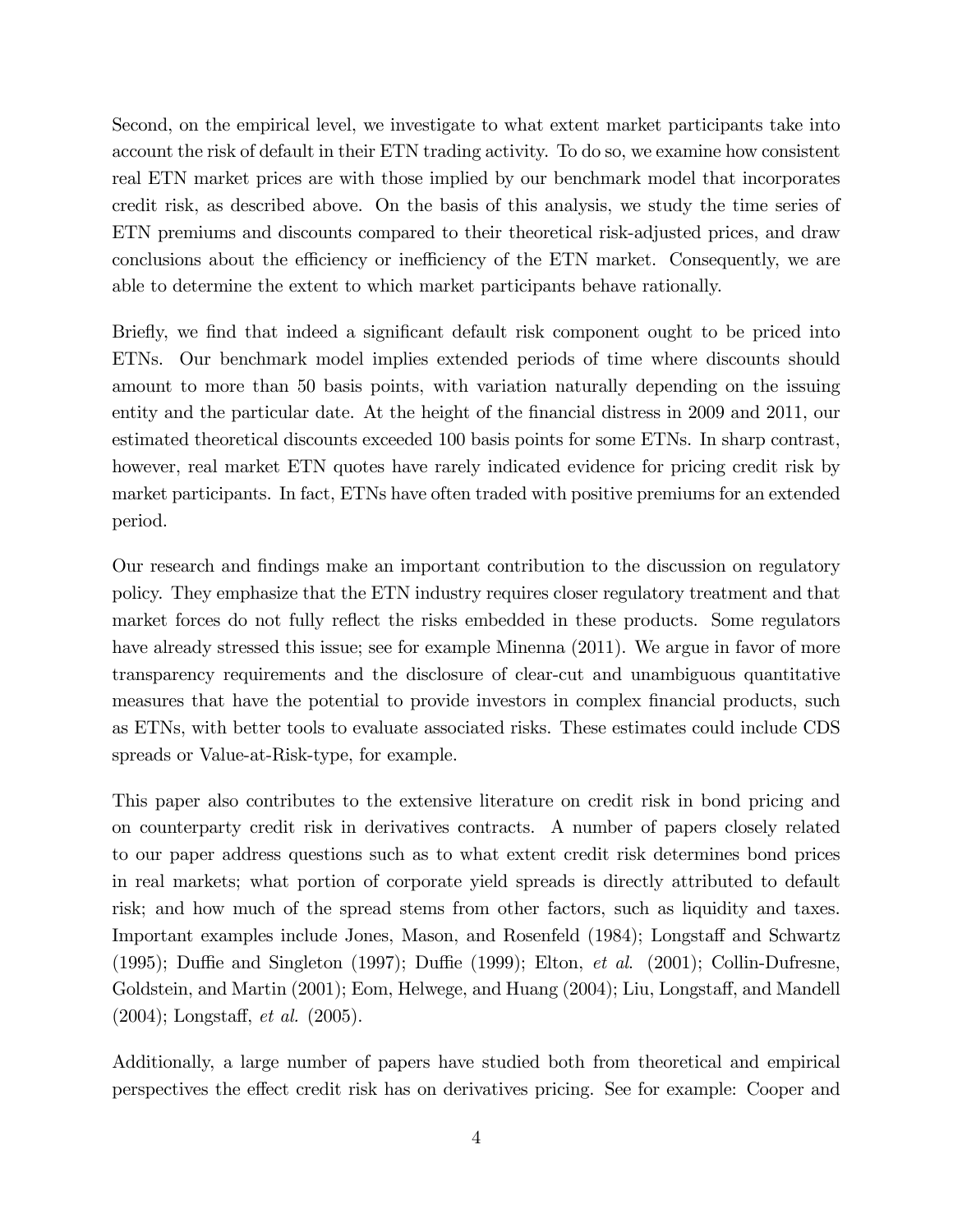Mello  $(1991)$ ; Litzenberger  $(1992)$ ; Sorensen and Bollier $(1994)$ ; Duffie and Huang  $(1996)$ ; Minton (1997); Huge and Lando (1999); Gupta and Subrahamanyam (2000); Jarrow and Yu  $(2001)$ ; Hull and White  $(2001)$ ; Levy  $(2010)$ ; and Arora, Gandhi and Longstaff  $(2012)$ . For a more general discussion on counterparty risk for OTC instruments and derivatives in general see Canabarro and Duffie (2003), and additional references therein.

However, in contrast to the extensive existing literature on credit risk for other financial instruments, ETNs have not received much attention in the academic literature, partially because they are a relatively new type of investment vehicle. Most surprisingly, their exposure to credit risk has not been addressed at all. This topic has, however, received some attention in the media and in other professional forums. For example, all ETN prospectuses explicitly present this product as an unsecured debt security. Similarly, once ETNs started registering with the NYSE, the exchange published documents explaining the structure and risks associated with them.<sup>2</sup> Finally, a number of articles on Bloomberg, the Wall Street Journal, Morningstar, and financial blogs discussed this issue on various occasions, especially at the time of the Lehman collapse.<sup>3</sup> Most recently, the US Securities and Exchange Commission (SEC) distributed a letter to certain financial institutions requesting clarifications regarding their structured notes policies. Some of the main issues emphasized in this letter are the issuer's use of proceeds, the purpose of the issuer's structured notes program, the reason for offering them, and the issuer's credit risk.<sup>4</sup> Motivated by these sources, we address this gap in the academic literature and investigate the impact of credit risk on ETN securities.

The remainder of this paper is organized as follows. In the next section we describe the mechanics of ETN products and discuss their relevant maturity for default risk. In Section 3 we describe our benchmark model for incorporating credit risk into ETNs. Section 4 expands the model and discusses several versions most suitable for short-term credit risk. Section 5 brieáy describes the pricing model for CDS contracts as an introduction to Section 6, in which we describe our econometric procedure of fitting parameters for the default risk process. In Section 7 we describe our data, followed by Sections 8 and 9 where we present and

<sup>4</sup>See: Wall Street Journal, "*SEC Wants Clearer 'Notes'*", April 13, 2012, by Andrew Ackerman.

<sup>&</sup>lt;sup>2</sup>See "What You Should Know About Exchange Traded Notes", 2008, at: www.nysedata.com.

<sup>&</sup>lt;sup>3</sup>See for example: "*Exchange-Traded Notes Top \$10 Billion as Banks Offer New Bets on Indexes*", Bloomberg.com, April 21, 2010; "Trouble at Barclays Raises ETN Worries, Potential for Steep Loses if Bank Defaults", WSJ.com, January 23, 2009; "Understanding Exchange-Traded Commodities & Notes", by Gordon Rose, Morningstar, July 6, 2011; "ETNs Demystified", by John Gabriel, Morningstar, January 14, 2009; "ETNs: Useful, but Watch Out for Counter Party Risk", SeekingAlpha.com, January 27, 2007; "ETN Credit Risk Is Minimal", SeekingAlpha.com, March 9, 2010; "ETNs  $-$  Riskier Than They Look", InvestWithAnEdge.com, January 27, 2009; and more.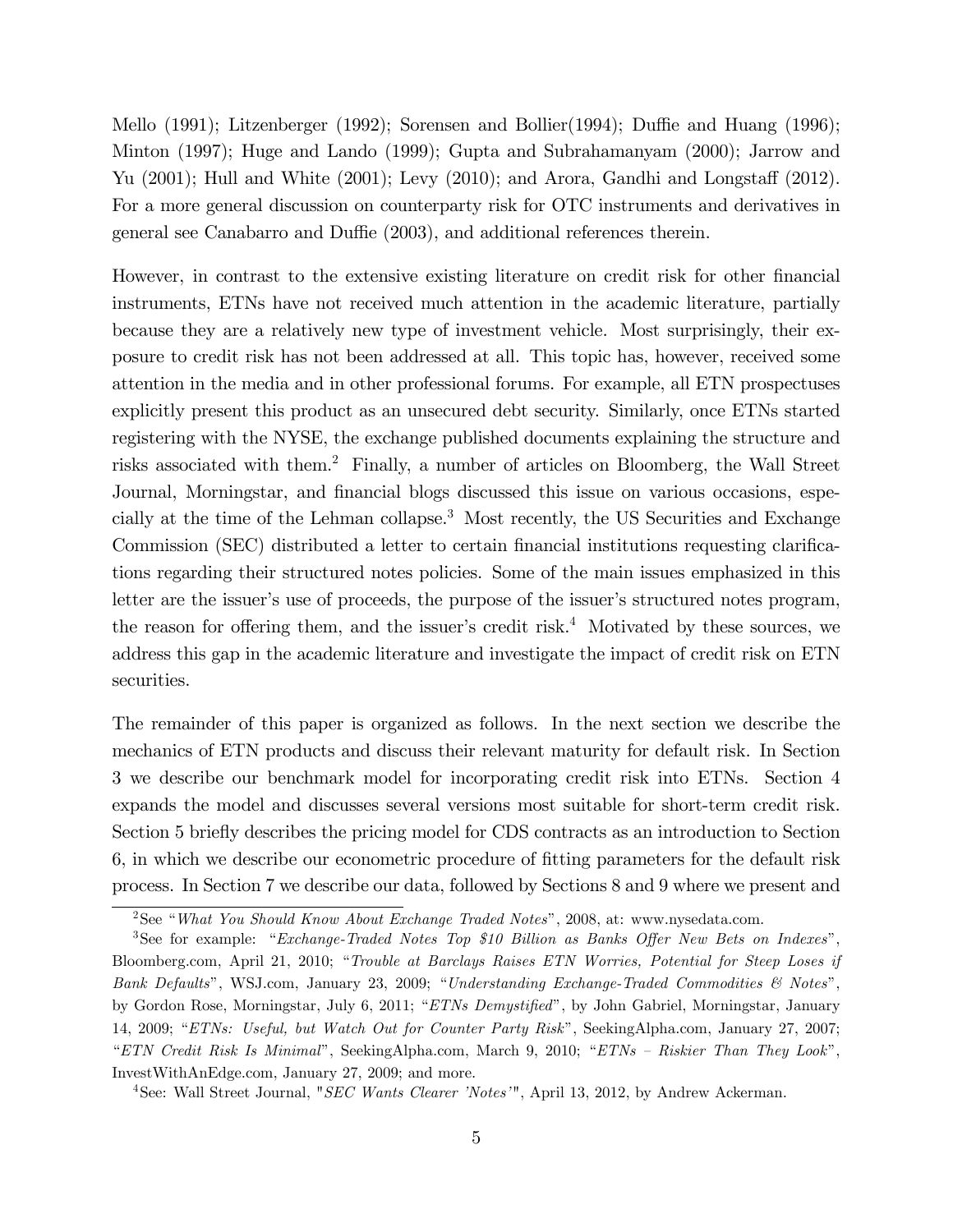analyze our results. Section 10 is dedicated to a discussion on several alternative measures of short-term credit risk and Section 11 concludes.

### 2 Mechanics of ETNs

The appropriate pricing framework for ETNs depends on the mechanics that underlie this type of security. ETNs typically have very long maturities, usually more than 30 years from their day of issuance; however, they contain a special early redemption mechanism that distinguishes their structure from plain vanilla bonds. This mechanism allows dealers to redeem existing units at their intrinsic value directly with the issuing entity on any given date. Discipline of the redemption process is critical to support ETN market prices to remain as close as possible to the underlying index that they are designed to track. Any deviation between the underlying index and the price of the ETN can be exploited for arbitrage profits by redeeming the ETN and taking advantage of the gap in prices.<sup>5</sup> It is this redemption process that essentially transforms ETN securities from long-term obligations into short-term notes.

An early redemption order is not executed immediately. The redemption process requires an early notification to the issuing entity and the redemption value is determined on that date. It is only several days later that redemption payments are made, with some variation between issuers, but typically within a week (5 business days). Thus, from the day of redemption notification until the final redemption date: a) final payments are fixed, as determined on the early notification date; and b) the holder of the ETN is exposed to default risk. Essentially, it is these two factors that constitute the default risk that should be priced into ETN securities. Put differently, for the purpose of pricing default risk into ETNs, the early redemption option in fact transforms the ETN into an equivalent short-term note with an effective maturity date of approximately a week.<sup>6</sup> The rationale is as follows: If the risk of default was priced into an ETN for a period longer than a week, the ETN would have a greater price discount, compensating the owner of the ETN for default risk for a period longer than a week. In this

<sup>&</sup>lt;sup>5</sup>ETN issuers explicitly commit in their prospectuses only to redeem existing notes at their face value and do not mention an obligation to issue new notes at their intrinsic value. However, from conversations with market practitioners, it is their common practice to allow the creation of new units upon request. Thus, in practice, an arbitrage mechanism is available to take advantage of both positive and negative price deviations.

<sup>&</sup>lt;sup>6</sup>Another way of interpreting this instrument would be to treat it as a long-term puttable debt security with an embedded American option that can be redeemed anytime until maturity. The embedded American put option would have a processing time of a week. The two approaches yield the same result and are thus identical.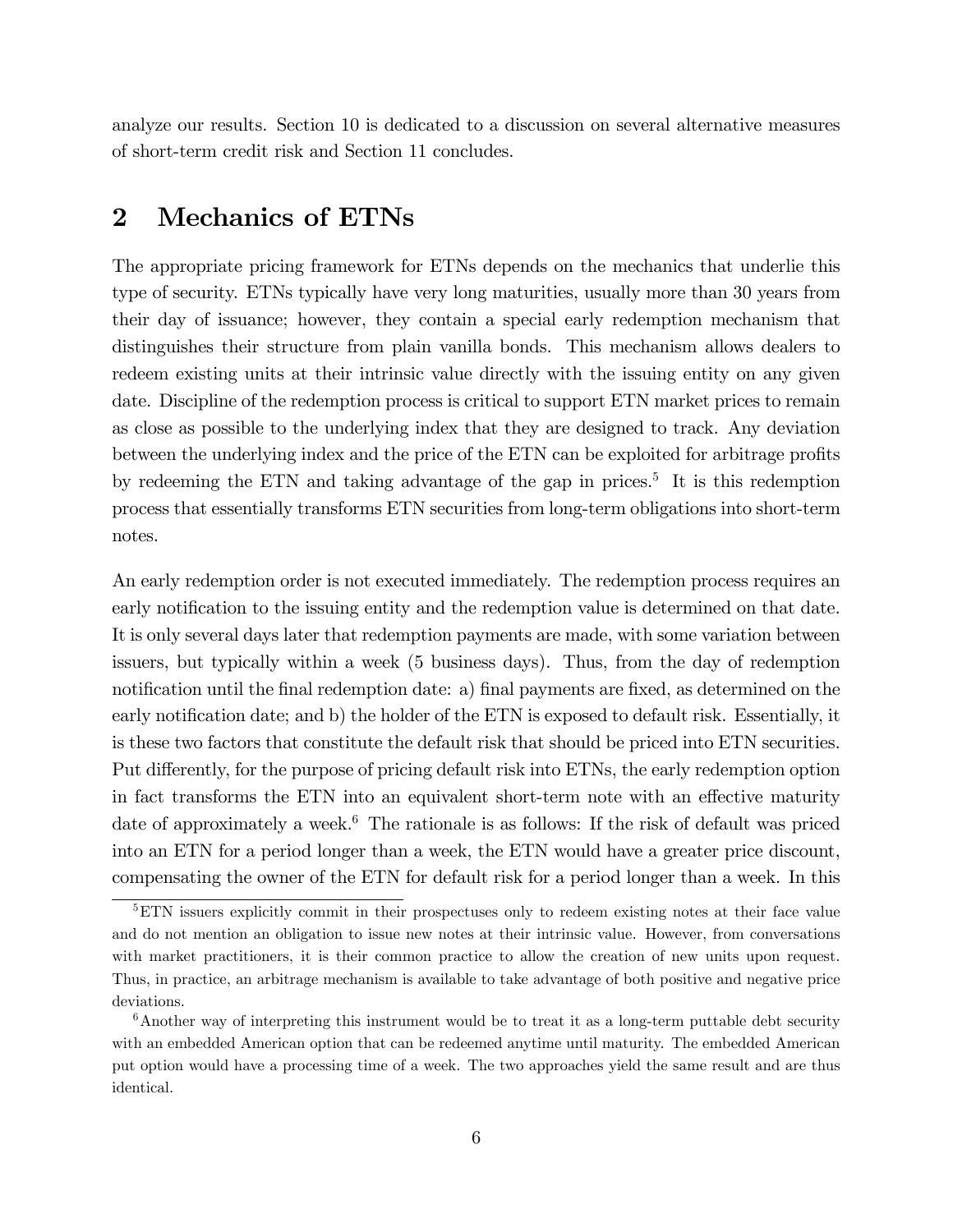case, the holder of an ETN could redeem the note immediately, exploiting the price gap of the increased discount. In other words, while the holder would be exposed to default risk for only one week (until redemption payments were made), he would nevertheless be compensated for holding the security for a period longer than a week. If such arbitrage opportunities are excluded, then any investor in ETNs would be compensated for the minimum amount of time he must hold the security  $-$  the time of the redemption process.

Notice that while the redemption option essentially converts ETNs into very short-term debt securities with a maturity of about a week, this does not imply that credit risk is a negligible issue. Several studies have shown that given the fact that investors cannot have perfect accounting information about the issuer's assets and instead rely on periodic reports or incomplete information, defaultable debt securities would still have a positive credit spread as maturity approaches zero (see: Duffie and Lando  $(2001)$ ; Yu  $(2005)$ ). In other words, uncertainty and noisy information about the true Önancial adequacy of the issuing firm implies bounded positive credit spreads even at zero maturity. We account for this issue in our estimation process. We start with a benchmark model that ignores the effect of imperfect accounting information. Then, we consider another approach to account for uncertainty regarding the issuing firm's value.

### 3 Benchmark Model for ETNs

Modeling the price of an ETN with credit risk is very similar to pricing any other defaultable bond. We start with a standard reduced form model, following the specific framework suggested by Longstaff,  $et \ al.$  (2005), which builds on prior work by Duffie and Singleton (1997, 1999), Duffee (1998), Lando (1998), and others. Let  $r_t$  denote the riskless rate and  $\lambda_t$  the intensity of the Poisson process governing the default. Each of the processes  $r_t$  and  $\lambda_t$  is stochastic and evolves independently. We make the assumption that the ETN holder recovers a fixed fraction  $1-R$  of the face value of the note in the case of default. Additionally, we denote by  $IND_t$  the intrinsic face value of the ETN on date t, which is determined by the underlying index minus investor fees as specified in each ETN's prospectus. Last, we denote by  $\Delta T$  the length of the ETN redemption process, which is the relevant horizon for default risk as explained above. We assume that the risk-neutral dynamics of the default process  $\lambda_t$ is specified by the following mean reverting square-root diffusion process,

$$
d\lambda = (\alpha - \beta \lambda) dt + \sigma \sqrt{\lambda} dW_t
$$
 (1)

where  $\alpha, \beta$  and  $\sigma$  are positive constants, and  $W_t$  is a standard Brownian motion. Given the default process, it is straightforward to represent the price of an ETN at time  $t, P_t$ , as simple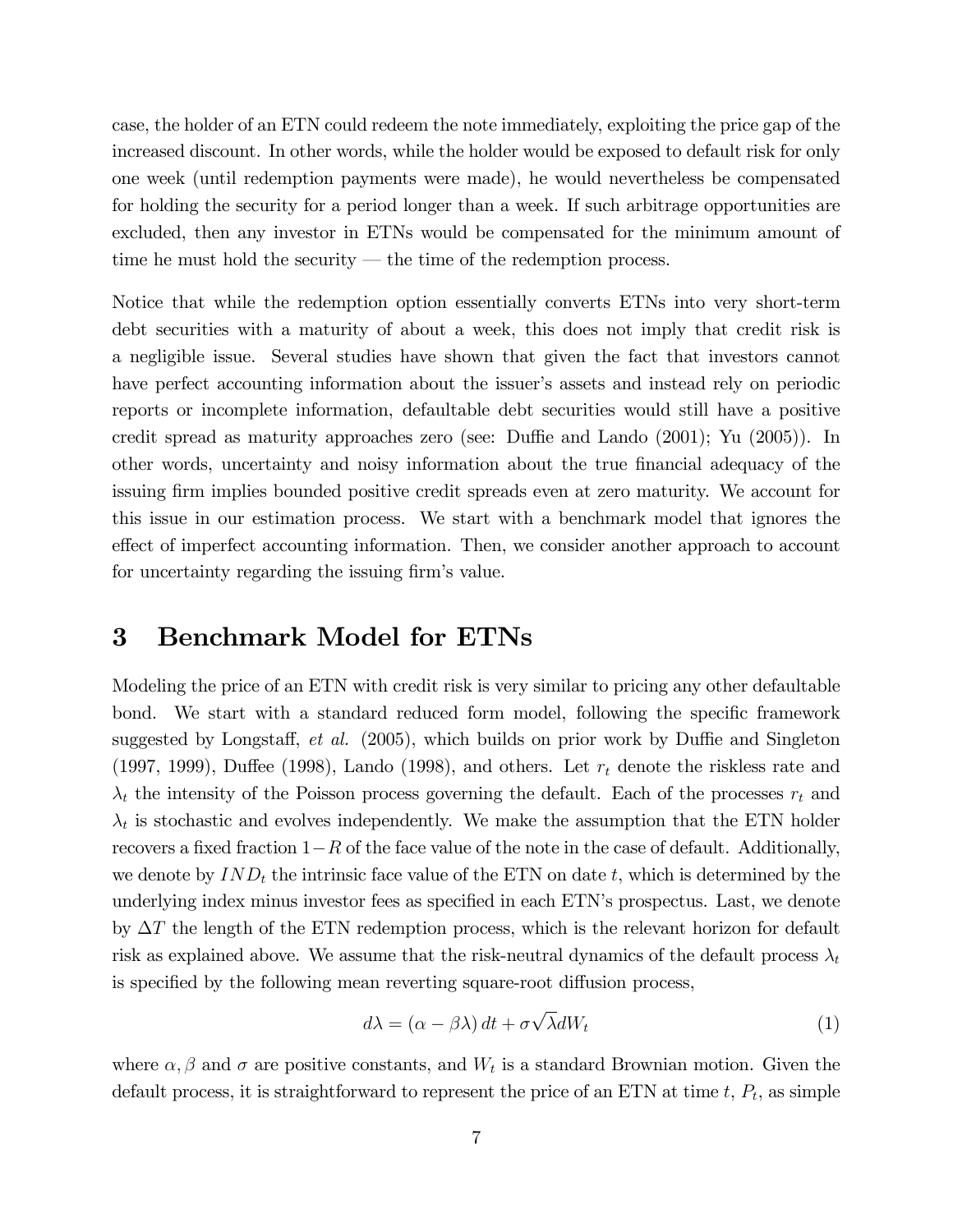expectations under the risk neutral probability. That is,

$$
P_t = IND_t \times \left\{ E_t \left[ \exp\left( - \int_t^{t + \Delta T} (r_u + \lambda_u) du \right) \right] + E_t \left[ (1 - R) \int_t^{t + \Delta T} \lambda_u \exp\left( - \int_t^u (r_v + \lambda_v) dv \right) du \right] \right\}
$$
(2)

If the ETN holder redeemed the security on day  $t$ , he would be paid the intrinsic value  $IND_t$ at time  $t + \Delta T$ , which is the redemption payment date. As explained above, if arbitrage profits are excluded, then  $\Delta T$  is the relevant time horizon for default risk for ETNs. Thus, the first term in equation  $(2)$  is the present value of the promised face-value payment of the ETN as determined on notification date  $t$  after accounting for the probability of default. The second term is the present value of recovery payments in the event of default.

One advantage of this framework is that the expectation terms in equation (2) admit closed form solutions given the square-root dynamics of the default intensity process. Longstaff,  $et$  $al.$  (2005) showed that based on standard results such as those in Duffie, Pan, and Singleton (2000), equation (2) can be written as,

$$
P_{t} = IND_{t} \times (A(t + \Delta T) \exp(B(t + \Delta T) \lambda) Z(t + \Delta T)
$$
  
+ 
$$
(1 - R) \int_{t}^{t + \Delta T} \exp(B(u) \lambda) Z(u) (G(u) + H(u) \lambda) du)
$$
 (3)

where  $\lambda$  denotes the current (time t) value of the intensity process and,

$$
A(u) = \exp\left(\frac{\alpha(\beta + \phi)}{\sigma^2}(u - t)\right)\left(\frac{1 - \kappa}{1 - \kappa e^{\phi(u - t)}}\right)^{\frac{2\alpha}{\sigma^2}}
$$
  
\n
$$
B(u) = \frac{\beta - \phi}{\sigma^2} + \frac{2\phi}{\sigma^2(1 - \kappa e^{\phi(u - t)})}
$$
  
\n
$$
Z(u) = E_t \left[\exp\left(-\int_t^u r_v dv\right)\right]
$$
  
\n
$$
G(u) = \frac{\alpha}{\phi}\left(e^{\phi(u - t)} - 1\right)\exp\left(\frac{\alpha(\beta + \phi)}{\sigma^2}(u - t)\right)\left(\frac{1 - \kappa}{1 - \kappa e^{\phi(u - t)}}\right)^{\frac{2\alpha}{\sigma^2} + 1}
$$
  
\n
$$
H(u) = \exp\left(\frac{\alpha(\beta + \phi\sigma^2)}{\sigma^2}(u - t)\right)\left(\frac{1 - \kappa}{1 - \kappa e^{\phi(u - t)}}\right)^{\frac{2\alpha}{\sigma^2} + 2}
$$
  
\n
$$
\phi = \sqrt{2\sigma^2 + \beta^2}
$$
  
\n
$$
\kappa = \frac{(\beta + \phi)}{(\beta - \phi)}
$$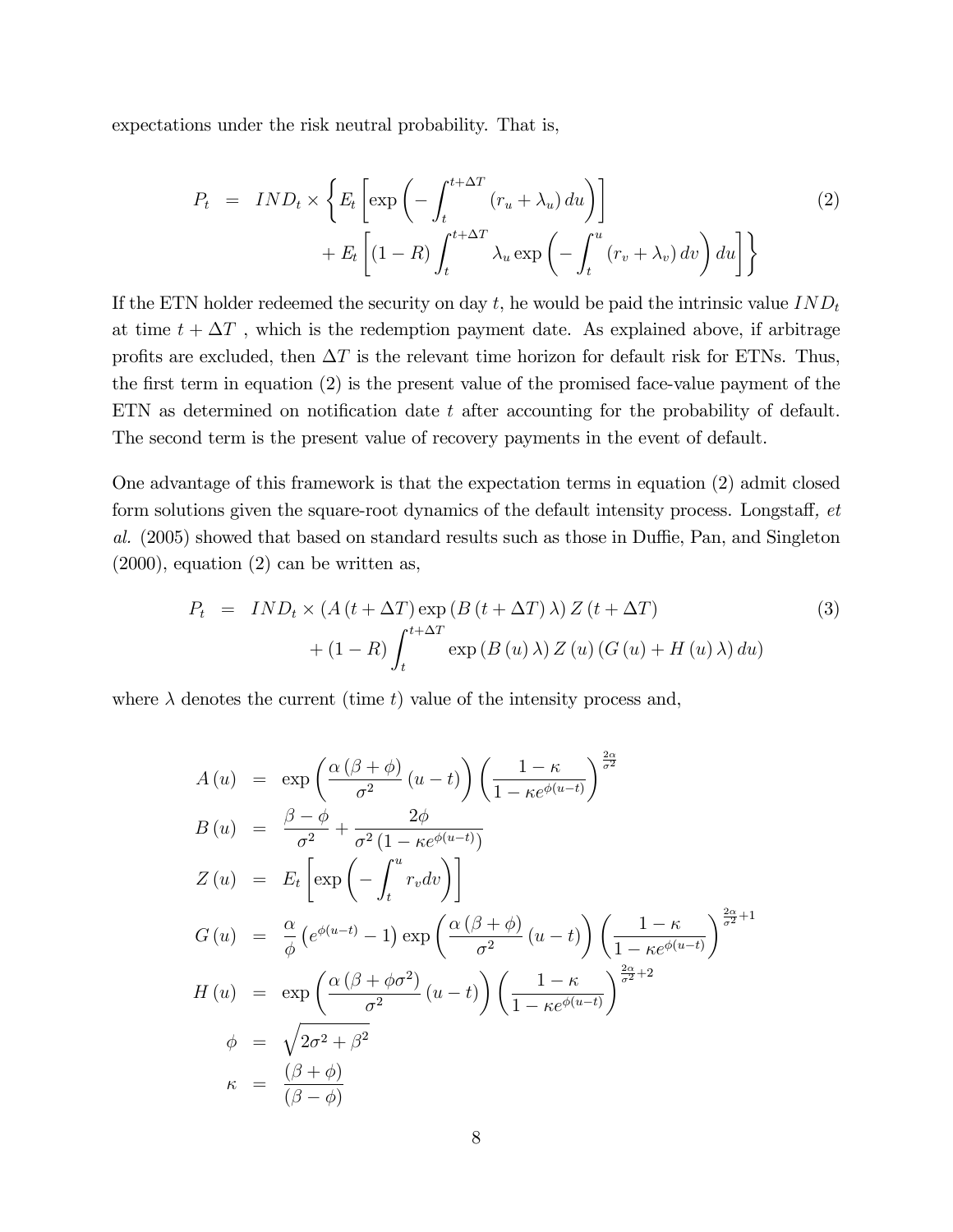Based on the closed form solution in equation (3) and given the set of parameters  $\alpha, \beta, \sigma$ , the realization of  $\lambda_t$ , and the discount factor  $Z(u)$ , one can construct for each date t a corresponding theoretical ETN price that incorporates credit risk. Notice that based on equation (3), the discount of the ETN price is given simply by the expression,

$$
D_{t} \equiv A(t + \Delta T) \exp(B(t + \Delta T) \lambda) Z(t + \Delta T)
$$
  
+ 
$$
(1 - R) \int_{t}^{t + \Delta T} \exp(B(u) \lambda) Z(u) (G(u) + H(u) \lambda) du
$$
 (4)

This expression converges to zero as  $\Delta T$  converges to zero. In the case of ETNs the relevant time horizon for default risk is very short (approximately 1 week), which implies that ETN price discounts may be very close to zero. However, as mentioned earlier, this result changes once incomplete accounting information is taken into account, which is a more realistic description of credit markets. We discuss this issue next.

### 4 Incomplete Accounting Information

The above benchmark ETN model might underestimate the risk of default in cases where investors cannot observe the issuer's assets directly. In reality, accounting information is not fully transparent; noisy or delayed accounting reports and other barriers to information do not allow for full disclosure of the issuer's current asset value or nearness to default. This issue was particularly relevant in the years 2007-2011, which were characterized by high levels of uncertainty and extreme volatility in credit markets. As mentioned above, Duffie and Lando  $(2001)$  and Yu  $(2005)$  showed that incomplete accounting information has a strong effect on short-term maturities. Uncertainty increases credit spreads and default probabilities for the short-end of the term-structure, and they are bounded from below with positive values at zero maturities. Hence, in a realistic setting, imperfect reporting must be considered when gauging short-term risk of default.

We offer the following adjustment to account for this issue. Investors face imperfect information about the current situation of the firm's assets. It is only additional information that may arrive in the future that will provide full disclosure. Therefore, the relevant time horizon for pricing the risk of default extends beyond the maturity of the note. In other words, short-term maturities share the same uncertainty set as longer maturities do, since information regarding current assets might be revealed only past the maturity date. This fact manifests itself in price discounts that are fixed for the very short-end of the term-structure until a certain maturity date threshold. This threshold could be the time of a consecutive quarterly report or a firm announcement. Thus, in our estimation process we extend the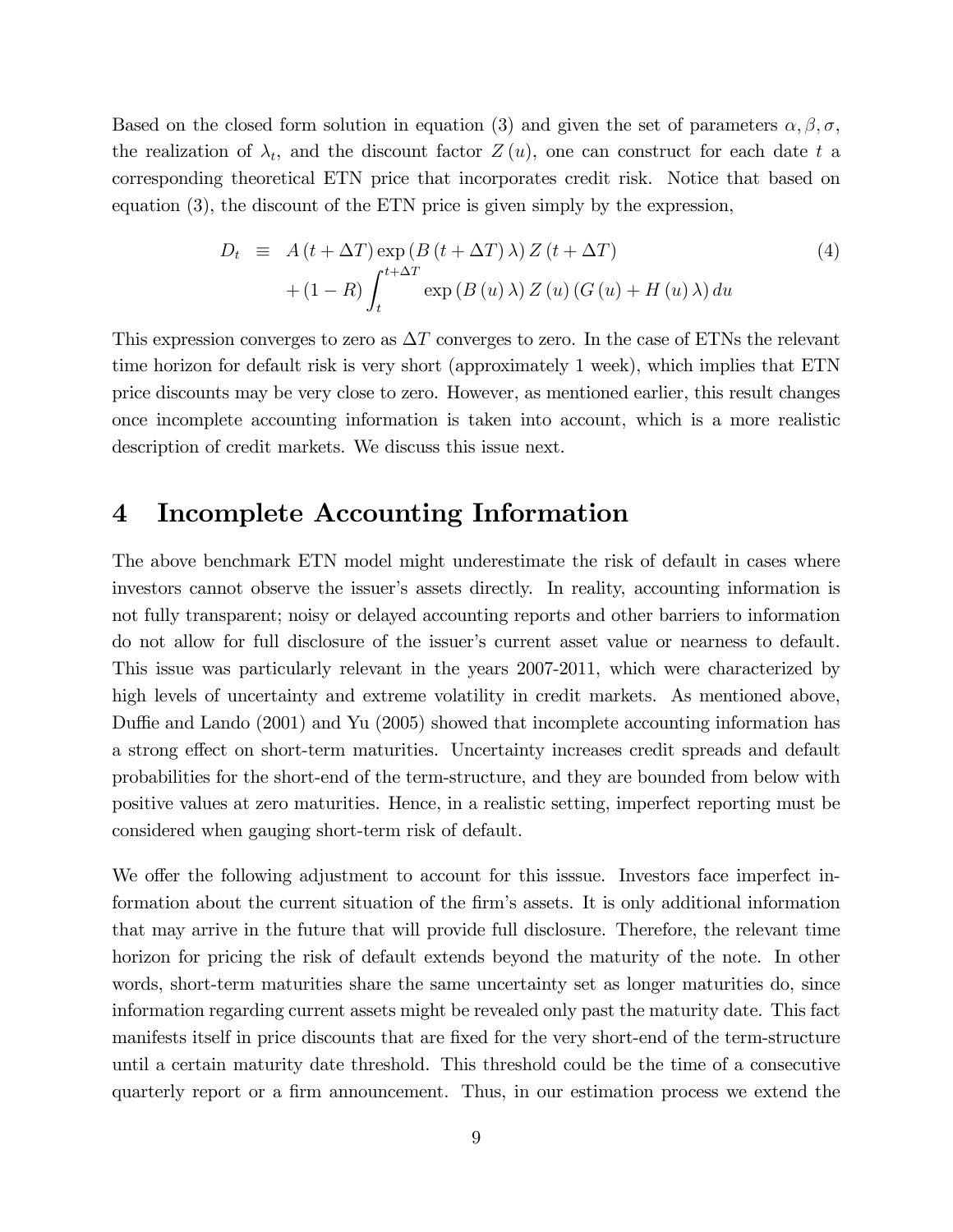maturity date beyond the 1-week horizon for ETNs to achieve a more realistic price discount. In practice, we use equation (4) with maturities of one month and one quarter, to construct an interval that captures the effect of delayed accounting reports and news. That is, we use  $\Delta T = 30$  days and  $\Delta T = 90$  days as lower and upper bounds for an interval that contains the true price discount.

In conclusion, we carry out our analysis using 3 different estimates. Our benchmark estimate is the 1-week discount resulting from equation (4). This estimate is valid for a setting with perfect accounting information. Since this assumption is unrealistic, we extend the time horizon to 30 days and 90 days to create an interval that better captures the true short-term price discount. These are our second and third estimates.

### 5 CDS Model for Parameter Estimation

Any one of the three estimates we suggest for the short-term price discount requires knowledge about the underlying default intensity  $\lambda_t$ . To estimate the default intensity we use CDS data. All ETN issuers in our sample are major financial institutions and therefore experience very active CDS trading. The probability that the underwriting firm may default follows the same intensity process as we described above in equation (1), since it is the same entity. Following Longstaff, *et al.* (2005), it is straightforward to represent the value of the fixed CDS spread  $S_t$  determined at time t for a contract maturing at  $t + \Delta \tau$  by,

$$
S_t = \frac{E\left[R\int_t^{t+\Delta\tau} \lambda_u \exp\left(-\int_t^u (r_v + \lambda_v) dv\right) du\right]}{E\left[\int_t^{t+\Delta\tau} \exp\left(-\int_t^u (r_v + \lambda_v) dv\right) du\right]}
$$
(5)

Again, given the square-root dynamics of the the default intensity process, we can represent equation (5) using the following closed form solutions for the expectations terms:

$$
S_{t} = \frac{R \int_{t}^{t + \Delta \tau} \exp(B(u) \lambda) Z(u) (G(u) + H(u) \lambda) du}{\int_{t}^{t + \Delta \tau} A(u) \exp(B(u) \lambda) Z(u) du}
$$
(6)

where  $A(u)$ ,  $B(u)$ ,  $Z(u)$ ,  $G(u)$  and  $H(u)$  are the same expressions as defined above. On the basis of this closed form solution, we can now use real CDS quotes to fit parameters  $\alpha, \beta$ and  $\sigma$  that characterize the square-root process, and estimate a vector of realizations of  $\lambda_t$ 's for our sample, where  $t = 1...N$ . This set of parameters and estimates will subsequently be used to construct risk adjusted ETN prices based on equation  $(4)$ , that is,  $D_t$ . We next describe our econometric approach for estimating the parameters of the process and the realizations of  $\lambda_t$ .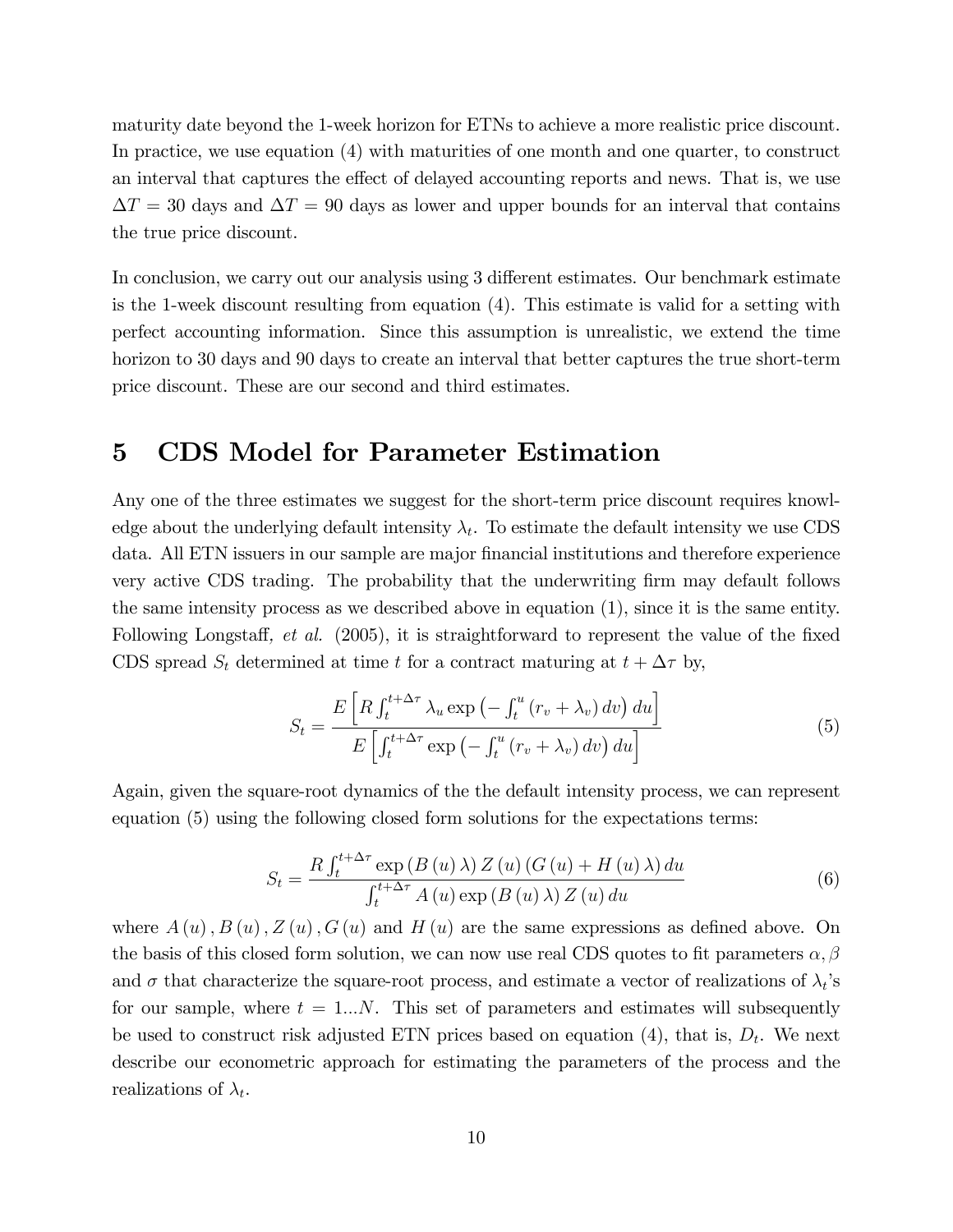### 6 Estimation Strategy

The main problem in estimating the parameters of the default intensity process,  $\lambda_t$ , is that the time series of its realizations is not directly observable. It is only indirectly known through its transformation in the observable CDS prices, as expressed in equations (5) and (6). Therefore, we apply the Expectation Maximization (EM) algorithm of Dempster *et al.* (1977), which has become a popular method for calculating maximum likelihood estimates for incomplete data.

The EM algorithm consists of two steps. In the first step, we invert the closed form solution of the transformed data, i.e., CDS spreads as specified in equation  $(6)$ . By this inversion we create an equation that specifies the default process,  $\lambda_t$ , as a function of CDS spreads and the parameters  $\alpha, \beta$  and  $\sigma$ . Then, based on the observed CDS spreads and a first guess for the parameters  $\alpha, \beta$  and  $\sigma$ , we estimate the vector  $(\lambda_1...\lambda_N)$ , that is, one iteration for the time series of the default process. In the second step, using the estimated vector  $(\widehat{\lambda}_1...\widehat{\lambda}_N)$ which we obtained in the first step, we maximize the likelihood function associated with the default process with respect to the parameter vector  $(\alpha, \beta, \sigma)$ , under the assumption that the previously unknown time series of the default process  $(\lambda_1...\lambda_N)$  is now known by  $(\widehat{\lambda}_1...\widehat{\lambda}_N)$ . These two steps are repeated until the parameter vector converges, which is ensured by the fact that the likelihood function increases in each iteration.

In order to carry out the likelihood estimation in the second step of the EM algorithm as described above, we need the transition densities between two consecutive sampling points — that is, the density of  $\lambda_{t+\Delta t}$  given  $\lambda_t$ , where  $\Delta t$  denotes the time distance between two sampling points. Feller (1951) showed that the transition densities of the default process are given by,

$$
f\left(\lambda_{t+\Delta t}|\lambda_t,\theta\right) = c \cdot e^{-\left(u_t + v_{t+\Delta t}\right)} \left(\frac{v_{t+\Delta t}}{u_t}\right)^{\frac{q}{2}} I_q\left(2 \cdot \sqrt{u_t \cdot v_{t+\Delta t}}\right) \tag{7}
$$

where  $\theta$  is the parameter vector to be estimated,  $\theta = (\alpha, \beta, \sigma); I_q(\cdot)$  is the modified Bessel function of the first kind and order  $q$ ; and the following set of definitions,

$$
c = \frac{2\beta}{\sigma^2 (1 - \exp(-\beta \Delta t))}
$$
  
\n
$$
u_t = c\lambda_t \exp(-\beta \Delta t)
$$
  
\n
$$
v_{t+\Delta t} = c\lambda_{t+\Delta t}
$$
  
\n
$$
q = \frac{2\alpha}{\sigma^2} - 1.
$$

Based on the transition densities as specified in equation  $(7)$ , it is now straightforward to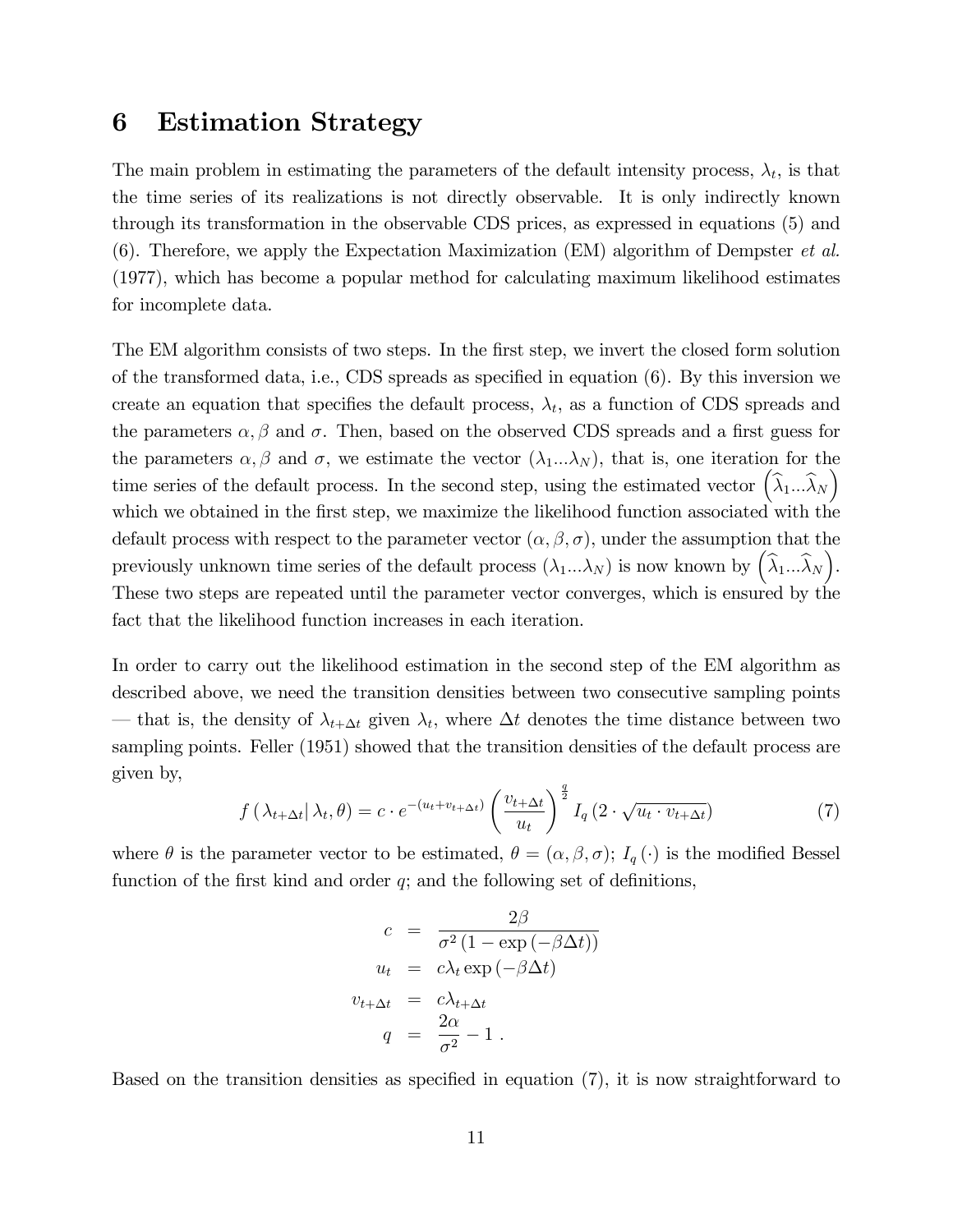present the log-likelihood function as,

$$
\ln L(\theta) = \tag{8}
$$
\n
$$
(N-1)\ln(c) + \sum_{t=1}^{T} \left[ -(u_t + v_{t+\Delta t}) + 0.5q \ln\left(\frac{v_{t+\Delta t}}{u_t}\right) + \ln\left(I_q\left(2 \cdot \sqrt{u_t \cdot v_{t+\Delta t}}\right)\right) \right]
$$

where N denotes the number of observations. Based on equation  $(8)$ , the estimate for the log-likelihood function is maximized in the second step of the EM algorithm by maximizing  $\ln L(\theta)$  with respect to the parameter set  $\theta = (\alpha, \beta, \sigma)$ .

Finally, we define a few additional technical specifications regarding our parametrization. Throughout our estimation process we hold the recovery rate R constant at  $40\%$ , as commonly used in academic research and by market practitioners. Additionally, we assume the term-structure for the risk-free interest rate,  $r_t$ , is constant. Pan and Singleton (2008), based on Duffie and Singleton (2003), showed that CDS premiums are not sensitive to the level of interest rates. (We refer the reader to an extended discussion therein.) Therefore, we replace the stochastic risk-free rate in our model with a flat term-structure. We use 30-day Libor rates as the risk-free rate.

### 7 Data

We focused our analysis on the largest ETN issuers that also experience active trading for their CDS contracts: Barclays Bank PLC, which issues ETNs under iPath; Deutsche Bank AG, which issues ETNs under PowerShares; Morgan Stanley, which issues ETNs under Market Vectors; and UBS, which issues ETNs under E-TRACS. We collected data for all ETNs issued by these four firms from January 2006, when the first ETNs began trading, through December 2011. We downloaded our data from the TradeStation historical data platform. This sample includes 1-minute intraday transaction quotes for ETNs and 1-minute intraday indicative NAV quotes (INAV). The indicative quotes are posted by the exchange every 15 seconds and represent the underlying intrinsic value of the corresponding ETN. In other words, they represent the intraday underlying payment obligation of the issuing firm for each ETN, after accounting for fees, as determined in their prospectuses. Hence, our sample contains quotes for both market prices and intrinsic face values for the ETNs.

Using our 1-minute sample, for each day, for each ETN, we matched a pair of ETN and INAV quotes that were recorded at exactly the same minute, generally around 2:00 PM Eastern Standard Times. This pair constitutes our representative daily observation. We downloaded high frequency 1-minute quotes and not regular end-of-day prices to confirm that our daily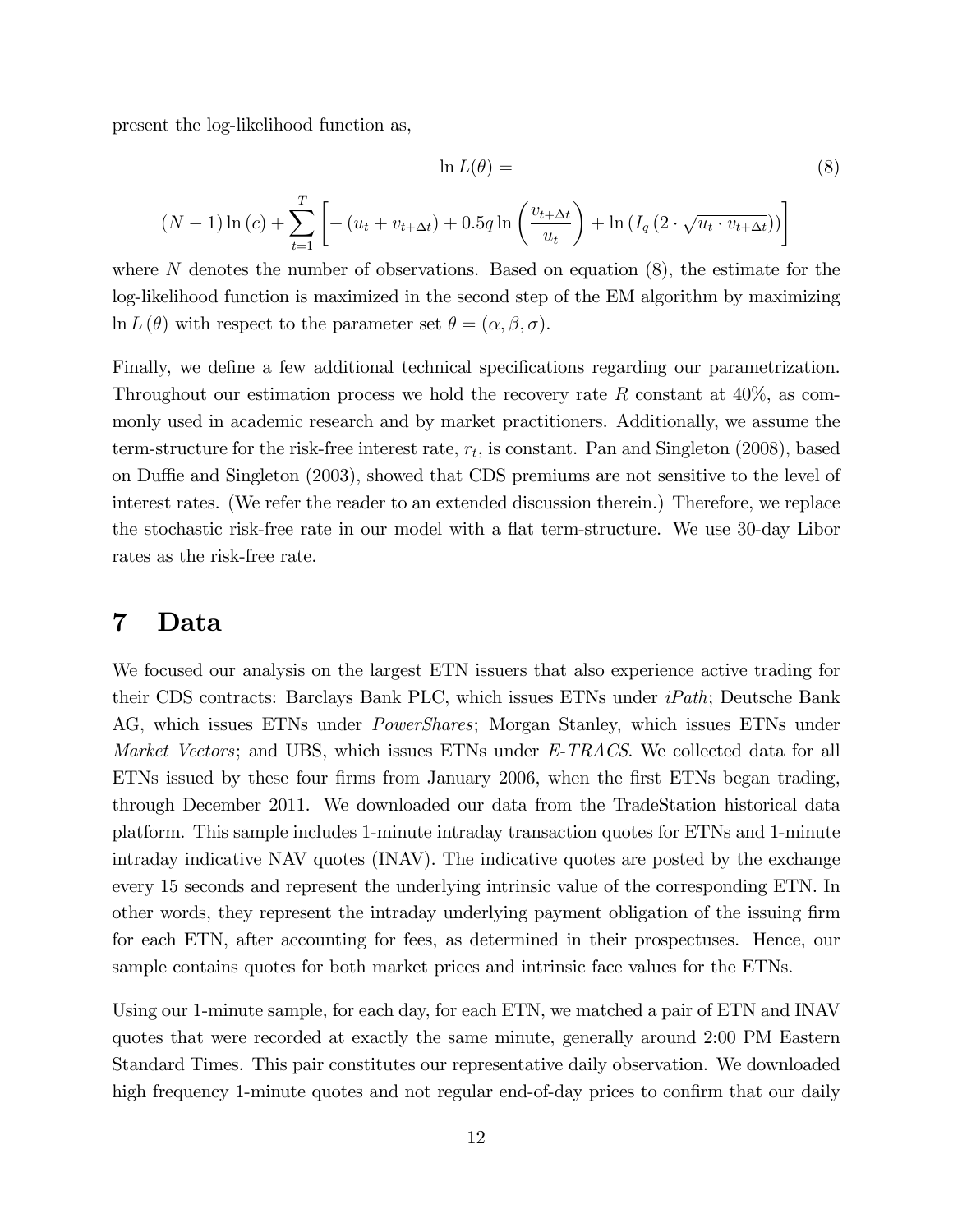pairs of observations for ETN and INAV quotes overlap exactly in their time. If end-of-day quotes were used, we could not have ensured that we are comparing synchronized quotes. For example, if the last transaction for a specific ETN on a given trading day took place at 11:00 AM while its INAV quote was from 4:00 PM, these two quotes would be mismatched and the calculated premium or discount would be biased. To avoid such situations, we used intraday data, allowing a more refined treatment of the data to make sure our quotes are synchronized.

Since many ETNs started trading much later than January 2006, our sample in many cases begins later in time with varying start dates depending on the specific day of issuance of the particular ETN. Also, many ETNs experience very little trading activity, which makes their analysis much less meaningful. Therefore, we filtered our sample to include only ETNs that traded with a volume greater than 100,000 units per day. Our final sample includes the 17 most liquid ETNs and covers various market benchmarks, among them: oil, agriculture, metals, and other indices. A full description of our final sample is presented in Table 1.

In addition, we downloaded from Bloomberg CDS quotes for the four underwriting firms for the period from January 2000 through December 2011. We focused on 5-year contracts, which are considered the most liquid ones. Additionally, we selected CDS contracts only for senior, unsecured, unsubordinated debt, which is the type of debt ETNs satisfy. For Barclays Bank PLC, Deutsche Bank AG, and UBS, the contracts are denominated in euros, whereas for Morgan Stanley they are denominated in US dollars. Since we used our CDS data only for the purpose of fitting the parameters of the default intensity process, the currency denomination is not relevant as long as the CDS currency denomination matches that of its underlying bonds. We confirmed that this is indeed the case. See Figure 1 for the time series of CDS spreads.

### 8 Results

We divided our discussion on our estimation results into three sub-sections. We begin by discussing the set of results for the predicted price discounts,  $D_t$ , based on our benchmark model and implied by equation (4). We then report our second set of predicted price discounts using the extended versions, which account for incomplete accounting information by using an extended range of 30-day to 90-day maturity horizon. Finally, we present ETN real market premiums and discounts implied by real ETN prices and their INAVs. We compare real premiums and discounts with the predicted ones obtained in the first section.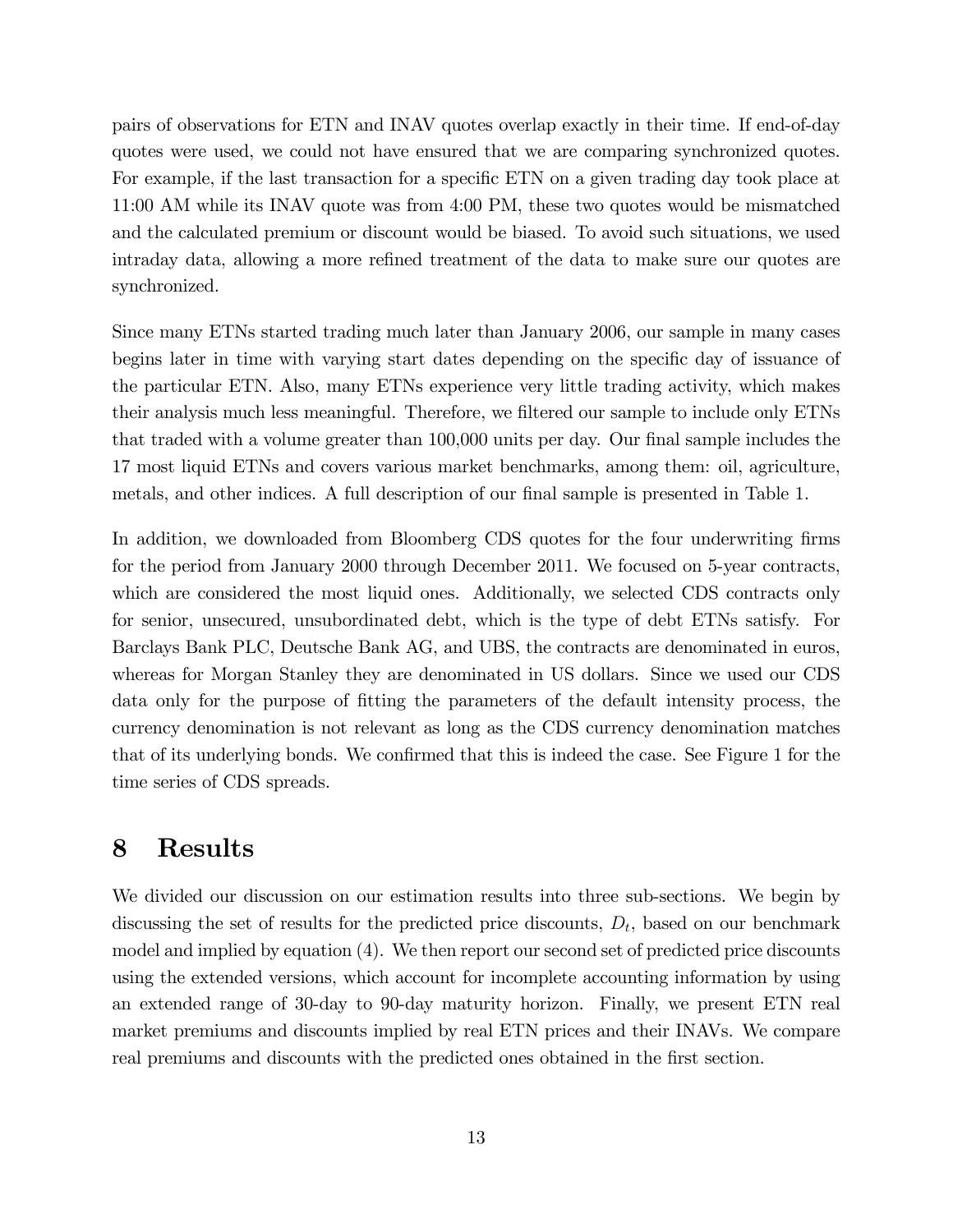#### 8.1 Benchmark Model

Table 2 presents comparative summary statistics for the credit risk price discount  $D_t$ , as defined in equation  $(4)$ , for all four issuers in our sample. We report all three estimates for our benchmark model: the original 1-week maturity, and the two extended maturity versions, with lower and upper bounds around the 30-day and 90-day horizons.

Mean predicted discounts using the original 1-week maturity are between 2 and 4 basis points for all issuers. Maximum values vary from one issuer to another. For Barclays, Deutsche Bank, and UBS, maximum discounts are around 10 basis points; and for Morgan Stanley around 45 basis points. Mean estimates increase as we increase the maturity horizon to 30 days and 90 days. For the 30-day lower bound, mean discounts are around 10 basis points for most issuers, and around 20 basis points for Morgan Stanley. For the 90-day upper bound, mean discounts are around 25 basis points for most issuers, and around 56 basis points for Morgan Stanley. Maximum values surpass 100 basis points, and for Morgan Stanley they surpass the 550 basis point level.

Note that discounts for the 30-day maturity are about four times as high as the 1-week maturity. Similarly, the 90-day maturity is around three times as high as the 30-day maturity. This means that credit risk price discounts increase linearly with time to maturity  $\Delta T$  for our estimates, with a coefficient equal to 1.

The time series for all three measures are plotted in Figure 2. For Barclays, Deutsche Bank, and UBS, lower bound estimates generated by the 30-day discount mostly lie between 10 and 30 basis points after 2007. The upper bound 90-day discount mostly lies between 30 and 100 basis points after 2007. For Morgan Stanley the lower bound estimate of the 30-day discount mostly lies between 30 and 50 basis points; the upper bound 90-day discount mostly lies between 50 and 200 basis points during the same period, with highest levels exceeding 400 basis points.

In summary, our results imply that predicted price discounts are substantial and have ranged between 30 and 100 basis points since 2007. At the height of the credit events, predicted discounts reached levels of over 100 basis points for extended periods.

#### 8.2 Real Market ETN Discounts

Table 4 provides summary statistics for real market premiums and discounts for all ETNs in our sample, grouped by issuer. In sharp contrast to the predicted results described above, there is very little evidence for consistent discounts. In fact, in many cases ETNs exhibit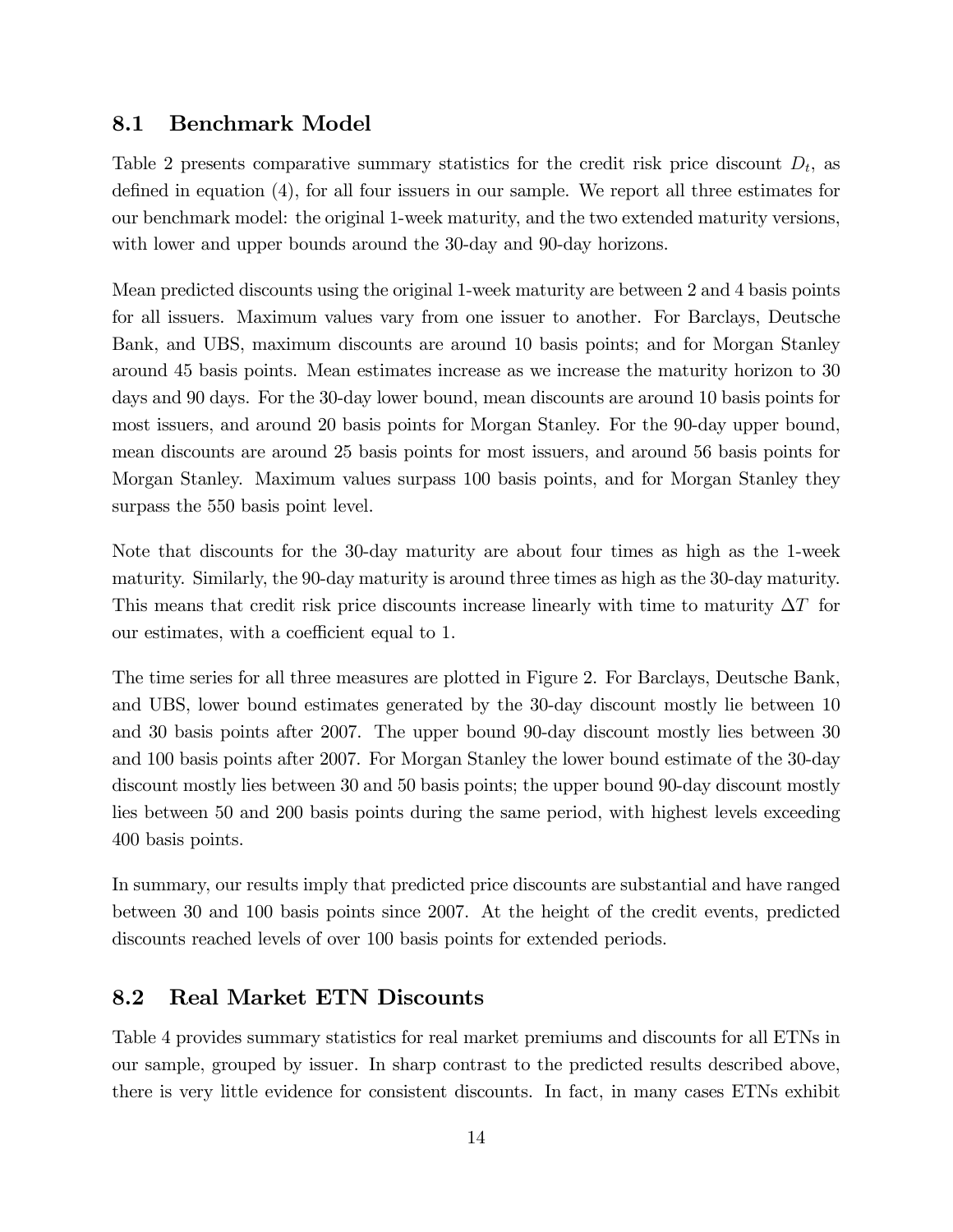periods of substantial price premiums. ETNs issued by Barclays mostly experience an average premium ranging from  $-5$  basis points (discounts) to 7 basis points. There are two exceptions for Barclays, GAZ and INP, that experience a huge premium, with 221 and 159 basis points on average, respectively. At their peak, these two ETNs premiums were close to 3,000 basis points (a 30% premium), and at their low, a discount of 205 and 613 basis points, respectively. For the rest of Barclays' ETNs, maximum and minimum premiums range from  $-164$  basis points to 185 basis points.

Similarly, for ETNs issued by Deutsche Bank, premiums and discounts are mostly around zero on average, with a slight tendency to be positive. Their premiums range from  $-347$  to 328 basis points. One exception is the case of the ETN DAG, which experiences a higher premium on average (47 basis points) and is more volatile, with maximum and minimum premiums of  $1,340$  and  $-382$  basis points, respectively.

Last, ETNs issued by UBS and Morgan Stanley have slightly positive price premiums of a few basis points on average. One exception in this case is the ETN CNY that has a discount of 14 basis points on average, with premiums ranging from  $-591$  to 167 basis points.

Given the above evidence, we tested the hypothesis that average discounts for all ETNs are zero. The second block of results in Table 4 displays our t-test results. Indeed, confidence intervals for most ETNs' average discounts are non-negative at the 95% confidence level. In fact, the confidence intervals for some of Barclays' ETNs indicate very high positive average premiums  $\sim$  in the range of 200 basis points (GAZ, INP). The only exceptions are OIL, VXX and VXZ for Barclays, and CNY for Morgan Stanley, with slightly negative average discounts of a few basis points.

In addition to these summary statistics, we also present in Appendix 1 the time series for real market premiums plotted against our estimated theoretical ones for all ETNs in our sample. For the sake of the coherence of our discussion, we choose to compare only our middle size predicted discounts  $D_t$ , which are the ones implied by the 90-day horizon.<sup>7</sup> Two key features are common in most cases. First, premiums and discounts are very volatile for real market quotes, and often switch signs on a daily basis. However, they are all arranged as "noise" around the zero-line. This is consistent with our description above that in most cases their average is close to zero (see Table 4). Second, our theoretical premium estimates are always negative and bound real market premiums from below. That is, real market premiums rarely reach the levels of our theoretical discounts. There are a few exceptions to these two key

<sup>&</sup>lt;sup>7</sup>The three measures are highly correlated. Hence they represent the trend over time with some gap between them.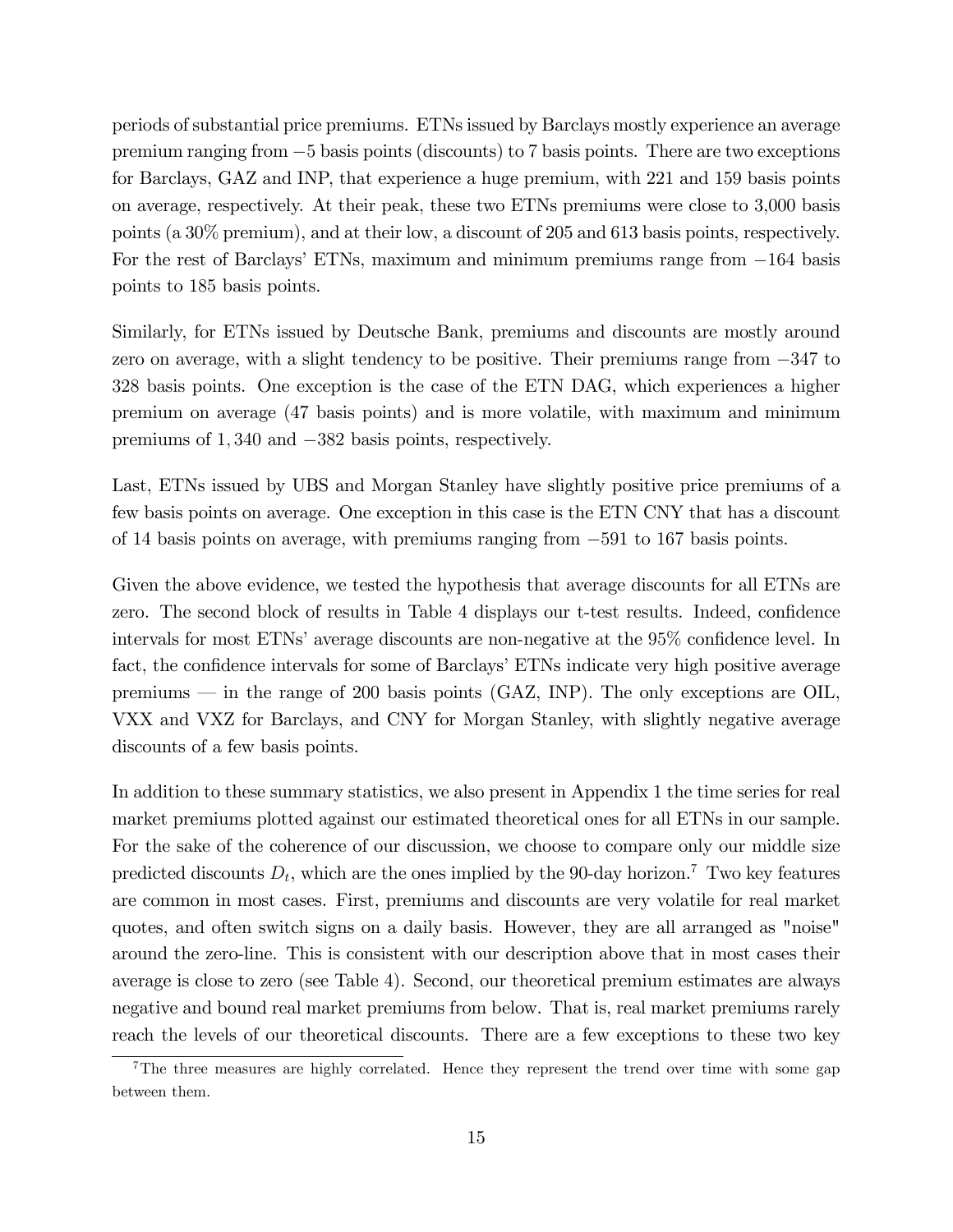features (e.g., DAG and INP), but this is not the norm. We thus conclude that even though a significant discount ought to be priced into ETNs due to default risk, in reality, this is not done.

In addition to underpriced credit risk in ETNs, Appendix 1 displays another key feature: very little apparent correlation between the behavior of real market premiums and their theoretical predictions. In the next section we test for any such correlations.

### 9 Real & Implied Discount Correlation

To test for a potential relationship between real market discounts and our theoretical implied discounts, we ran two regressions: one using levels of real and theoretical premiums and another using their daily changes as follows:

$$
D_{i,t} = \alpha + \beta \tilde{D}_{i,t} + \varepsilon_{i,t} \tag{9}
$$

and

$$
\Delta D_{i,t} = \delta + \gamma \Delta \tilde{D}_{i,t} + \mu_{i,t} \tag{10}
$$

where  $D_{i,t}$  and  $\widetilde{D}_{i,t}$  are real discounts and theoretical discounts for ETN i at date t, correspondingly;<sup>8</sup> and  $\Delta D_{i,t}$  and  $\Delta D_{i,t}$  are daily changes to real and theoretical discounts for ETN  $i$  at date  $t$ , respectively.

As a first step, we test that all our underlying variables are stationary, to exclude the case of spurious regressions and, thus, to make sure that our coefficient estimates for equations (9) and (10) are meaningful. In the next step we report regression results for all cases where unit roots were excluded.

Table 5 reports test statistics for Dicky-Fuller unit root tests. We reject the null hypothesis that our series contain a unit root at high significance levels for all ETN real discounts  $(D_{i,t})$ , for all ETN daily changes to real discounts  $(\Delta D_{i,t})$ , and for all daily changes to our theoretical discounts  $(\Delta \tilde{D}_{i,t})$ . However, for levels of theoretical discounts  $(\tilde{D}_{i,t})$  we reject the unit root hypothesis for only 11 ETNs out of 17 at the  $5\%$  significance level, as reported in the fourth column in Table 5. For the remaining six ETNs, we cannot reject the hypothesis (DJP, OIL, VXX, VXZ, MLPI and XVIX). Thus, we conclude that for these six ETNs the discounts and theoretical discounts are not correlated.

<sup>8</sup>See previous footnote for the choice of price discount measure. Also, as we mentioned earlier, the three measures of  $D_t$  for 1 week, 30 days, and 90 days are all linearly dependent by the time-to-maturity factor  $\Delta T$ . Therefore, the choice of maturity does not make a difference for purpose of regression analysis.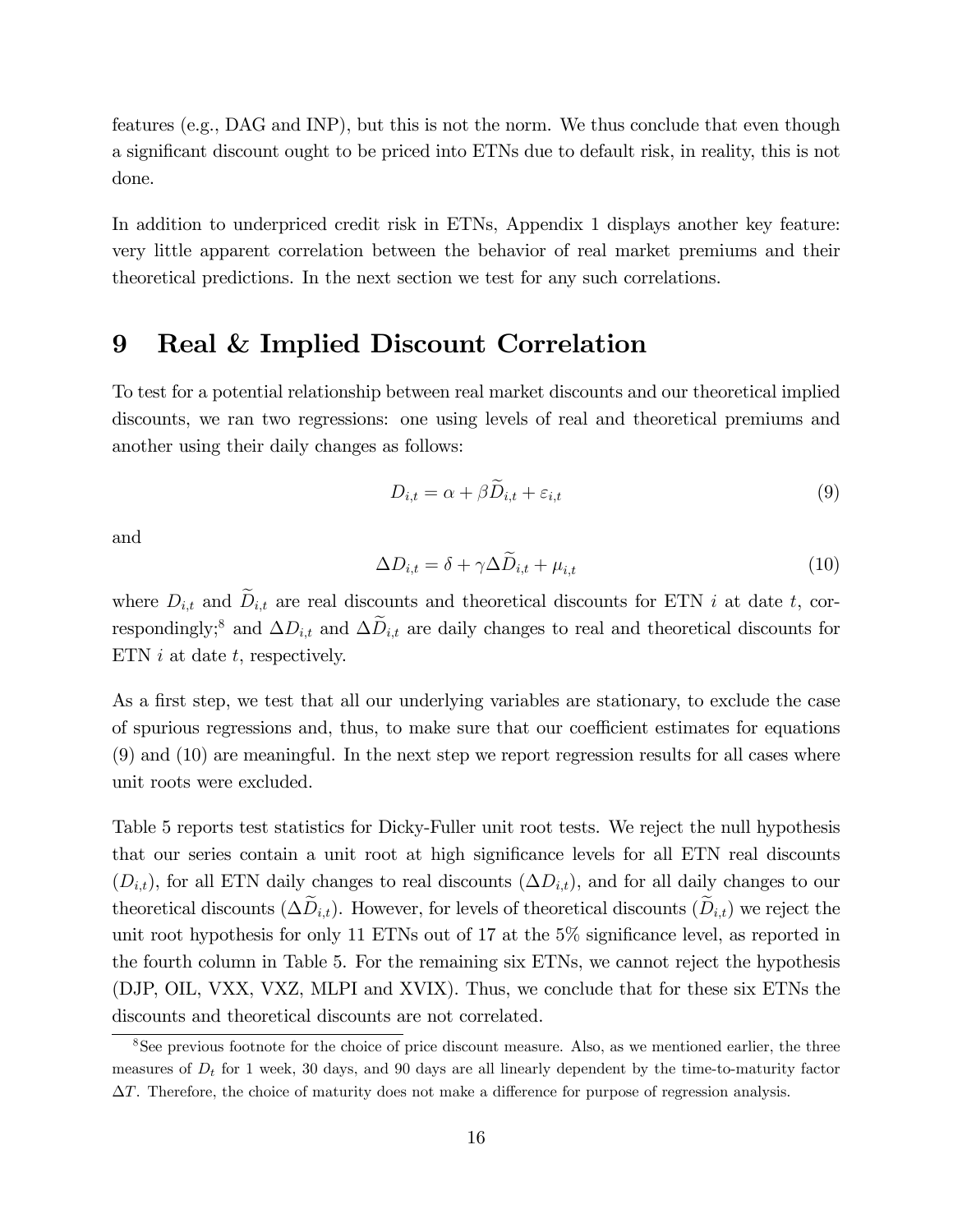Based on our results for the unit root tests, we continue to the next step and report estimation results for the 11 stationary ETNs for their levels regression, as specified in equation  $(9)$ , and for all  $17$  ETNs for their daily changes regression, as specified in equation (10).

Table 6 presents regression results for the levels regression. Out of the 11 stationary ETNs, only nine have significant slope coefficients  $(\beta)$  at the 10% significance level. Of these, only seven ETNs have positive slopes. Surprisingly, the remaining two ETNs have significant negative slopes (DAG and DZZ). However, slope coefficients as well as adjusted  $R^2$  values for most ETNs are extremely low, indicating very little correlation and explanatory power. The only two exceptions are CNY and INP. We thus conclude that in most cases there is very weak evidence for any correlation between the levels of real and theoretical ETN discounts.

Similarly, Table 7 presents our regression results for the daily changes regression as specified in equation  $(10)$ . Again, only five ETNs have significant slope coefficients, out of which four have positive slopes  $(\gamma)$  and one has a negative slope (DGP). However, just as in the previous case for the levels regression, adjusted  $R^2$  values are extremely low, indicating very little explanatory power. Thus, we conclude that the evidence for correlation between credit risk and ETN real discounts is very weak.

### 10 Alternative Measures for Credit Risk

In this section we study the robustness of our estimates and evaluate the methodology we chose compared to alternative market-implied measures for the same short-term credit risk: commercial paper, Libor-OIS spread, and short-term CDS data. In the next sub-sections we discuss credit risk spreads implied by these measures, compare them to our results, and discuss potential caveats and limitations associated with each alternative measure.

#### 10.1 Commercial Paper

Commercial paper is a short-term debt security with maturities that range from one day to 270 days and are primarily issued by financial institutions. As debt securities, they are subject to default risk. Their implied credit spreads could be perceived as another estimate for the compensation the market demands for the issuer's default risk until maturity. The relevant time horizon for counterparty credit risk in ETNs is one week (as discussed earlier); therefore, one could potentially estimate that the relevant theoretical credit spread that should be priced into each ETN is identical to the one implied by 1-week commercial paper for the same issuer. Unfortunately, historical data for single issuer commercial paper yields is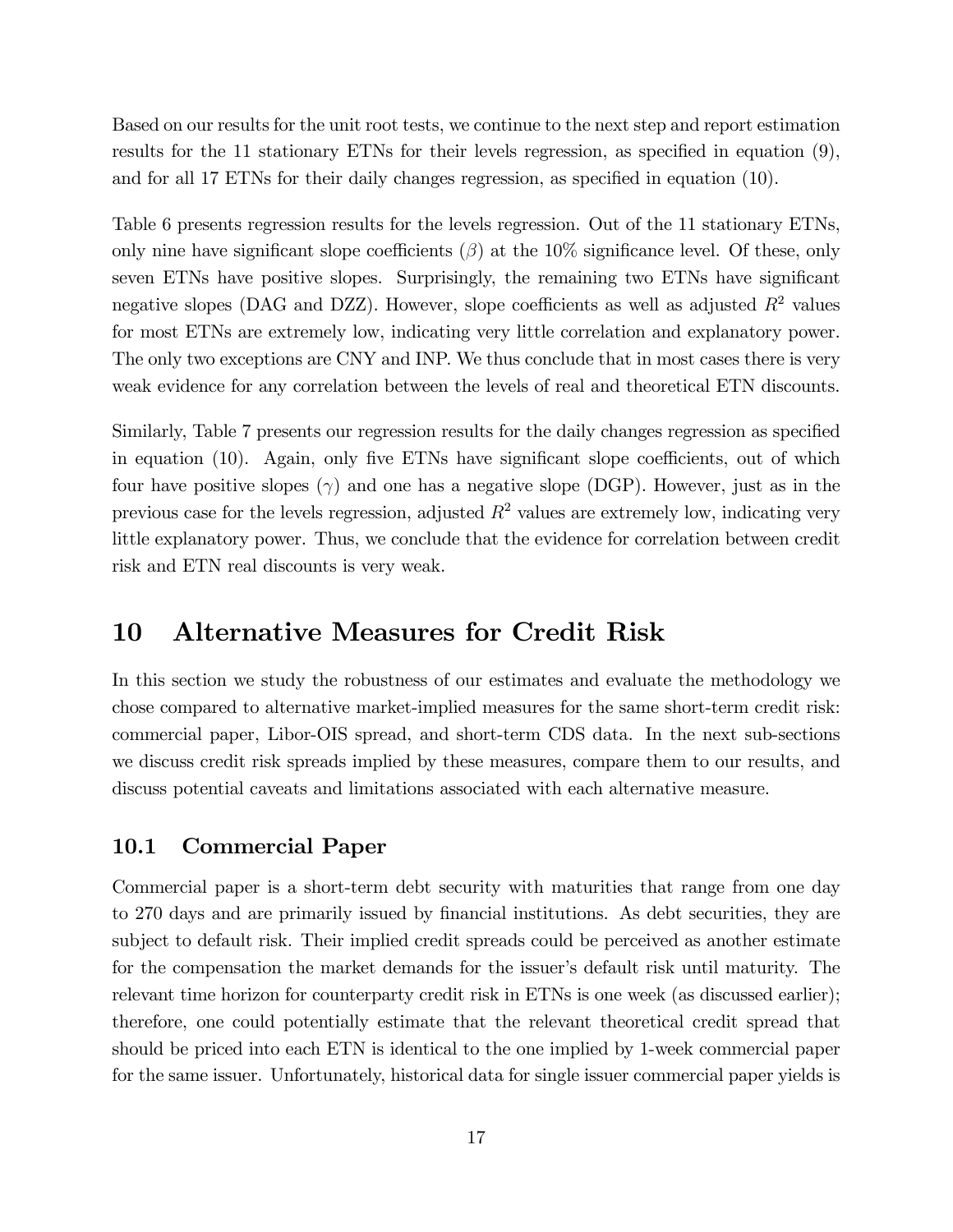not easily available and we were unable to locate such data for the four financial institutions in our sample: Barclays, Deutsche Bank, Morgan Stanley, and UBS. However, Bloomberg generates several indices for commercial paper historical yields for various maturities and various credit ratings. We focus on 1-week maturity yields for three credit rating groups, as they are defined by Bloomberg: Top-Top rated, Top rated, and Low rated. We use indices for non-asset-backed commercial paper only.

The time series for credit spread indices for all three credit rating classes are plotted in Figure 4. It is clear that all credit spreads for the 1-week maturity are very low. As can be seen in Figure 4, indicative yields for Top-Top and Top rated commercial paper rarely exceed the range of 10-20 basis points. These spreads translate into a pricing discount of no more than one basis point for a note with one week to maturity. At the height of the credit events in 2007-2008, commercial paper spreads reached levels of 100 and 400 basis points several times. These spreads translate into weekly price discounts of approximately 2 and 8 basis points, respectively. The Low rated commercial paper frequently reached spreads of 100 basis points, and at the height of credit events in 2007-2009, they experienced spreads between 200-400 basis points for extended periods. However, even these highest rates translate into weekly price discounts in the range of only 4 to 8 basis points.

The magnitudes of these weekly price discounts implied by commercial paper do not support our estimates based on the 5-year CDS data we used. These results may suggest that our estimates amplify the impact of credit risk. Moreover, credit spreads implied by commercial paper suggest that, in fact, the impact of counterparty credit risk on ETN pricing is negligible, or at least econometrically inseparable from the daily ETN premium and discount noise observed in the data around its face value. However, there are several problems with using commercial paper rates to gauge the price of short-term credit risk.

First, the available commercial paper data is only aggregate data, and it is unclear to what extent even Low rated commercial paper yields accurately represent the credit risk of our four individual financial firms. Figure 1 presents CDS spreads for these issuers. Note that CDS spreads vary from one underlying entity to another. Additionally, since 2007 their spreads have rarely dropped below 100 basis points, and have mostly traded in the range of 100-200 basis points. These are substantially higher spreads than those of Low rated commercial paper.

Second, commercial papers are typically purchased at issuance and are held until maturity; there is little trading activity for outstanding commercial paper series. Moreover, commercial papers are typically issued via dealers who charge fees which vary, depending on the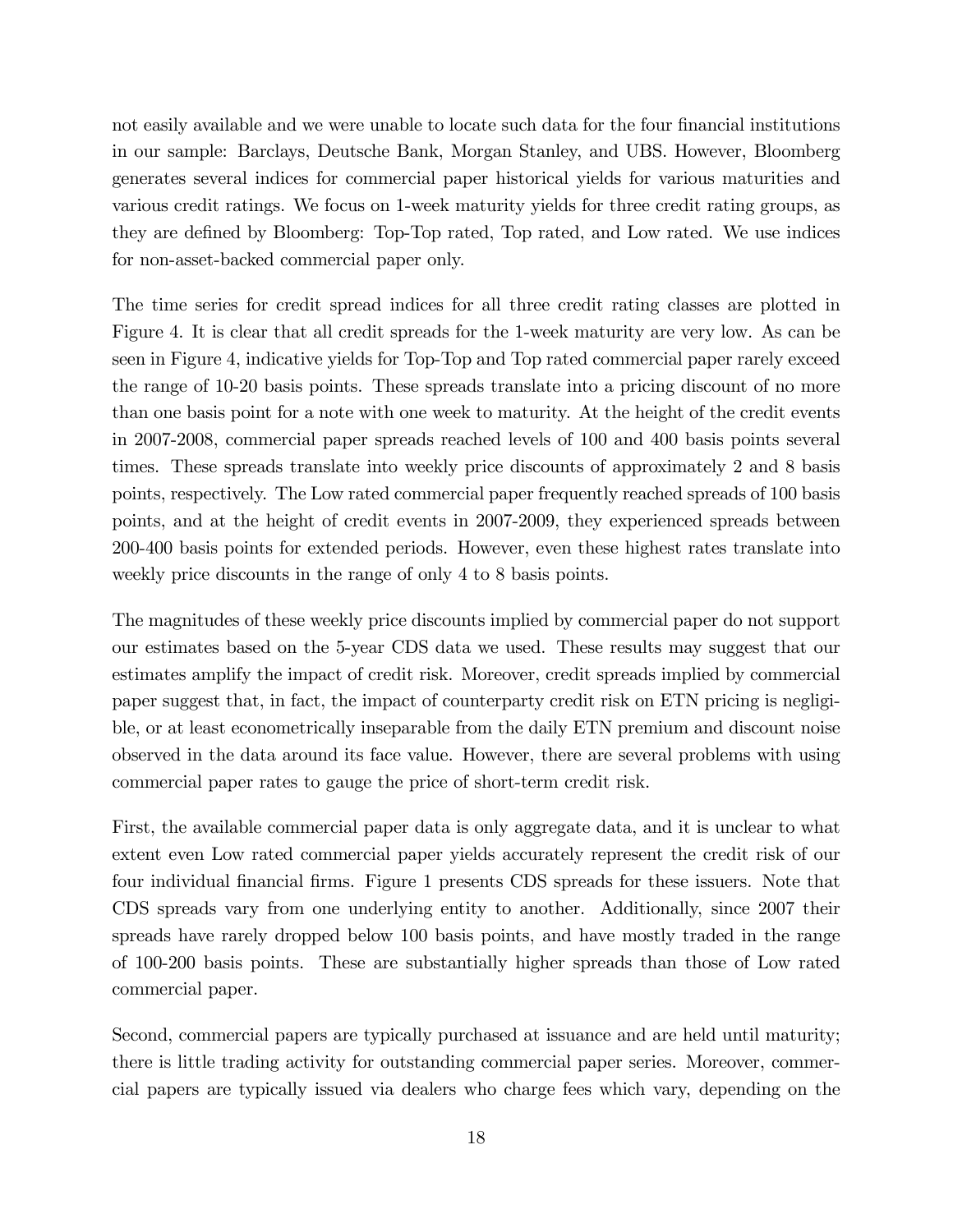issuer's credit history, issuance size, and market conditions. Dealers also typically purchase positions that do not sell in the market (see Kacperczyk and Schnabl (2009)). This trading environment creates biases in reported prices, both because of illiquidity issues and the fact that some price components remain unobserved and unknown.

Third, and most importantly, starting in mid-2007 the Federal Reserve made massive efforts to prevent the collapse of the commercial paper market, intervening with substantially ináuential policies. For example, in September 2007 the Federal Reserve initiated a short-term lending program (TAF) to support short-term liquidity needs of financial firms. In September 2008 the Federal Reserve Bank of Boston launched a program that indirectly provided guarantees for commercial paper (AMLF program). Finally, in October 2008 the Federal Reserve announced that it would purchase commercial paper directly from eligible issuers at a set rate (CPFF program). With these policies the Fed essentially stepped in and supported the demand for commercial paper by replacing investors that had left the market. For an extensive review of these policies and their consequences see Kacperczyk and Schnabl (2009). These massive interventions undoubtedly altered the "market price" of risk and it is highly questionable to what extent commercial paper rates during these years reflect the risk of default.

#### 10.2 Libor-OIS Spread

The Libor spread is an additional measure relevant to short-term credit risk. Libor is the interest rate at which banks lend funds to one another or borrow funds from one another. Libor is often measured as a spread from other risk-free benchmark rates in the market. One widely used risk-free benchmark rate is the Overnight Indexed Swap (OIS) rate, which is an interest rate swap where the periodic floating rate of the swap is the federal funds overnight rate for every day of the swap period. In other words, it is the conversion of the floating federal funds overnight rate into a fixed rate over the life of the swap. The federal funds overnight rate is the risk-free cost of borrowing for the banking system from the central bank, and thus expresses the cost of risk-free liquidity. The spread between Libor and OIS is the banks' additional cost of borrowing above the basic cost of liquidity. Therefore, it is considered to be a measure of health of the banking system as it measures how likely borrowing banks will default. Put differently, Libor-OIS spread reflects counterparty credit risk premiums in contrast to liquidity risk premiums.

We used 1-week Libor-OIS spreads, i.e., the difference between 1-week Libor rates and 1week OIS rates, as a proxy for 1-week credit risk spreads of the banking system. Again, we are interested in comparing this measure with our estimates which we based on 5-year CDS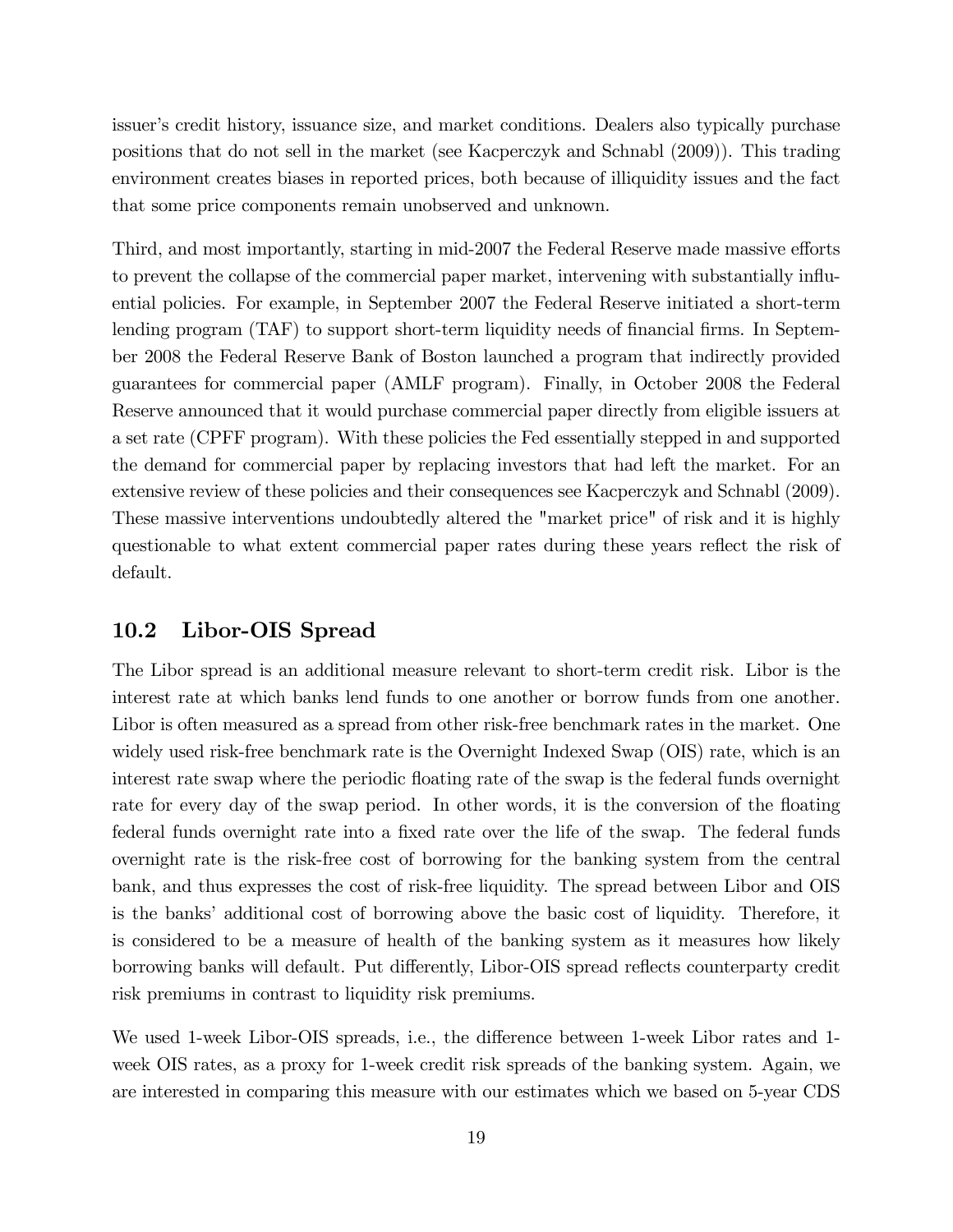contracts. The time series for Libor-OIS spreads are plotted in Figure 5. As can be seen, Libor-OIS spreads are very similar in magnitude to those of commercial paper as presented in the previous section and in Figure 4. Libor-OIS spreads are mostly around 10-20 basis points. Only at the height of the credit events in 2008-2009 did Libor-OIS spreads reach the level of 100 basis points, with a brief peak at 400 basis points. As we explained earlier, these rates translate into price discounts of no more than several basis points for the 1-week maturity.

Indeed, Libor-OIS spreads are not consistent with the estimates we calculated based on CDS prices. However, similar to the case of commercial paper, Libor rates have limited informative value as they are a composite of rates quoted by 16 different banks, and as such, need not represent the credit risk of any single defaultable entity. Moreover, Libor rates have been highly criticized over the past few years with allegations that they have been subject to manipulation, and that reported rates by the Libor contributing banks do not represent actual rates of borrowing. $9$  Therefore, the reliability of this measure is highly questionable in gauging the credit risk of the banking system in general, and even more so for firm-specific credit risk.

#### 10.3 Additional CDS Maturities

Ideally, the most accurate measure for the 1-week credit spread for an individual issuer would be its 1-week CDS premium. However, CDS contracts do not trade with such short maturities. Nevertheless, they do trade with maturities shorter than 5 years, where the shortest maturities are 6 months and 1 year. These contracts started trading much later than the 5-year maturity and their liquidity has not picked up as that of the 5-year maturity. For these reasons we base our analysis on 5-year contracts. However, as a robustness test for our results we examined how close the default intensities implied by the 6-month and 1-year maturities are compared to those implied by the 5-year contracts. This comparison has implications for both our benchmark model estimates and our lower bound intensityapproach estimates, as they both build on extracting the default intensity  $\lambda_t$  from CDS prices. Note that while data were not always available for these short CDS maturities, we used the best available data we could locate for purposes of comparison.

We used the following methodology. We repeated the same estimation process for the default intensity as described in Section 6, this time using historical data for 6-month and 1-year CDS contracts. Therefore, all together, for each date  $t$  in our sample we now have three estimated

<sup>&</sup>lt;sup>9</sup>See: "*Cleaning up LIBOR*", The Economist, April 14, 2012.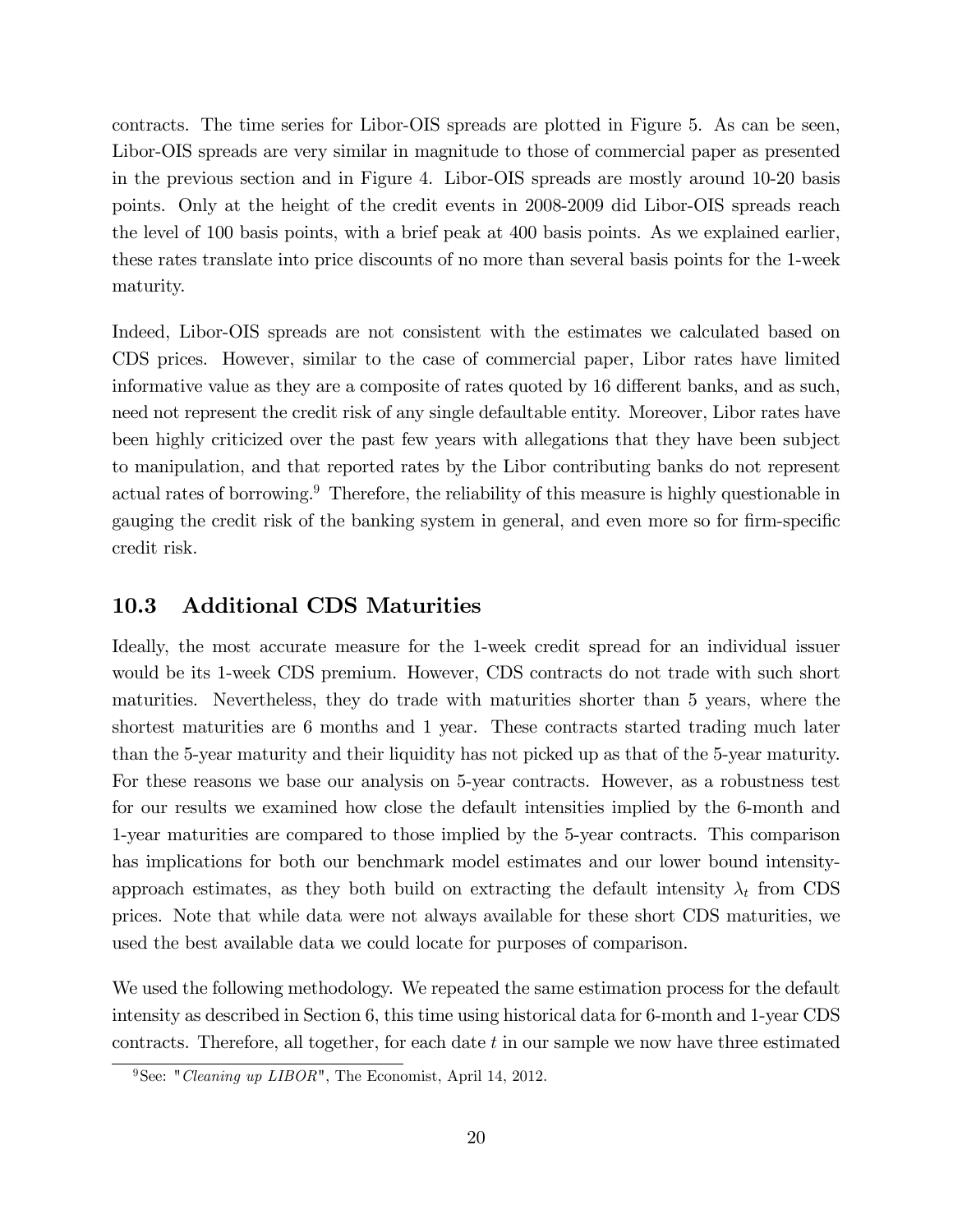default intensities:  $\hat{\lambda}_t^{0.5}$  $\sum_{t}^{0.5}$ ,  $\widehat{\lambda}_{t}^{1}$  and  $\widehat{\lambda}_{t}^{5}$  $t_t$ , for the 6-month, 1-year, and 5-year CDS maturities, respectively. We then compared the time series for the three estimated intensities. The results are reported in Figure 6. As can be seen, for the 6-month and 1-year tenors the intensities rarely diverge from one another and, in fact, they almost coincide. This means that the very short end of the default intensity term-structure is essentially flat. However, their difference from the 5-year estimated intensity varies over time. During times of severe stress in 2009, 2010 and 2011, all three measures are very close. On the other hand, during limes of reduced stress, the intensity implied by the 5-year CDS is higher than those implied by the 6-month and 1-year maturities. This means that during times of stress the intensity term-structure tends to be áat, while during normal times the term-structure increases after the 1-year maturity.

Additionally, we report in Figure 7 the time series for the estimated ETN discounts  $D_{i,t}^{0.5}, D_{i,t}^{1}$ and  $\widetilde{D}_{i,t}^5$ , implied by each default intensity estimate  $\widehat{\lambda}_t^{0.5}$  $\sum_{t}^{0.5}$ ,  $\widehat{\lambda}_{t}^{1}$  and  $\widehat{\lambda}_{t}^{5}$  $\tilde{t}$ , respectively. The results are qualitatively identical to those attained by the default intensity and follow the same pattern. During the three peaks of credit stress in 2009, 2010, and 2011, for each ETN issuer, all three measures for ETN discounts  $D_{i,t}^{0.5}, D_{i,t}^1$ , and  $D_{i,t}^5$ , converge. For most issuers, discount levels reached the levels of 50-100 basis points during these times. Only Morgan Stanley reached higher levels of above 200 basis points, and briefly peaking at about 1,000 basis points. During times of least credit stress, the discounts implied by the 6-month and 1-year tenors are about half of those implied by the 5-year tenor and reached levels of 20 basis points across all issuers. In all other times the discounts implied by the 6-month and 1-year tenors were between these two extreme levels, but lower than the 5-year maturity.

These results have several implications with regard to our estimates for the default intensity rates and their implied ETN discounts. First, during times of credit stress, the choice of point on the CDS term-structure is irrelevant for the estimation process, as the term-structure for the intensity rate tends to be áat. Second, even during normal times the short end of the term-structure still remains áat, and thus imposes a lower bound on the magnitude of the intensity rate. Third, even though during normal times the short-end of the intensity termstructure is significantly lower than that of the 5-year point, implied credit risk discounts by the short-end remain sizeable, in the range of 20 to 30 basis points.

### 11 Summary

In this paper we addressed the issue of counterparty credit risk for ETNs. These notes are essentially equivalent to very short-term unsecured debt securities with time to maturity of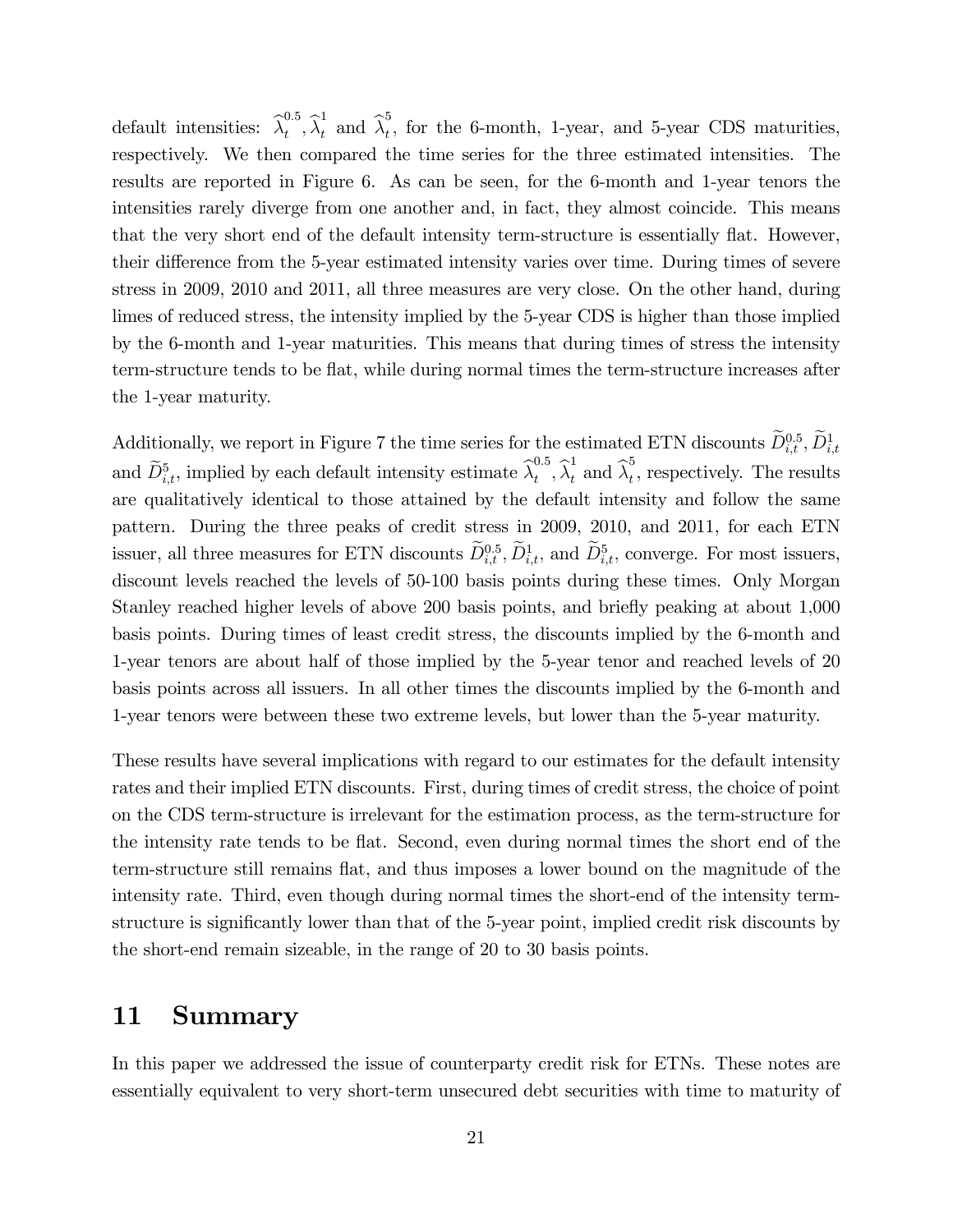approximately a week. We applied several strategies in order to estimate the discount that ought to be priced into such notes from a theoretical point of view and in combination with real market measures for credit risk. All our predicted discounts show that a substantial price discount should be priced into ETNs, despite their very short-term maturity. These price discounts generally range from 50 to 100 basis points, with some variation depending on the issuing entity and the particular date. However, in sharp contrast, we found no evidence for pricing credit risk for ETNs in real market premiums and discounts. Specifically, ETNs were found mostly to be overpriced and not to experience consistent discounts. Additionally, we found no correlation between ETN premiums and discounts and our market-based measures of credit risk and implied discounts.

These findings suggest that investors in ETNs do not fully understand the product structure and ignore major risks associated with it, a fact which has important implications for regulatory policy. It stresses the need for greater transparency in complex financial products and the disclosure of unambiguous measures to gauge embedded risks. Such transparency could better equip investors to understand the complexity of such products and consequently to make better decisions regarding their risks.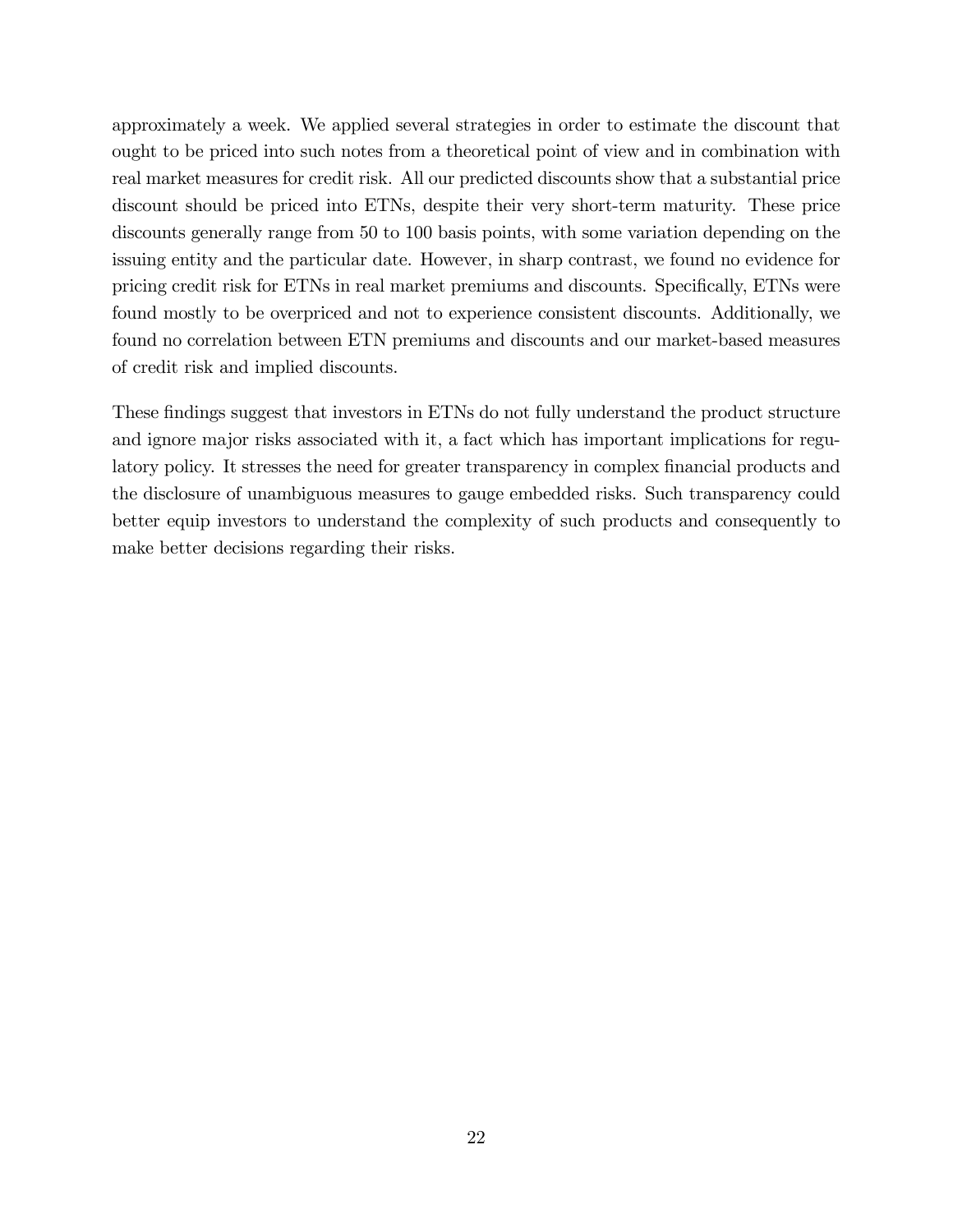### References

Arora, N., P. Gandhi and F. Longstaff, 2012, "Counterparty credit risk and the credit default swap market", Journal of Financial Economics, 103, 280–293.

Canabarro E. and D. Duffie, 2003, "Measuring and Marking Counterparty Risk", In  $As$ set/Liability Management of Financial Institutions, Tilman, L.M. , London, UK: Euromoney Books.

Collin-Dufresne, P., R.S. Goldstein, and J.S. Martin, 2001, "The Determinants of Credit Spread Changes", *Journal of Finance*, 56, 2177–2207.

Cooper, I.A. and A.S. Mello, 1991, "The Default Risk of Swaps", Journal of Finance, 1991, 46, 597-620.

Dempster, A. P., N. M. Laird, and D. B. Rubin, 1977, Maximum Likelihood from Incomplete Data via the EM Algorithm, Journal of the Royal Statistical Society, Series B, Vol. 39, No. 1, pp. 1-38.

Duffie, D., 1999, "Credit Swap Valuation", Financial Analysts Journal, 55, 73–87.

Duffie, D. and M. Huang, 1996, "Swap Rates and Credit Quality", The Journal of Finance, 51, 921-49.

Duffie, D. and D. Lando, 2001, "Term Structures of Credit Spreads with Incomplete Accounting Information",  $Econometrica$ , 69, 633-664.

Duffie, D., J. Pan, and K.J. Singleton, 2000, "Transform Analysis and Asset Pricing for Affine Jump-Diffusions", *Econometrica*, 68, 1343–1376.

Duffie, D. and K.J. Singleton, 1997, "An Econometric Model of the Term Structure of Interest-Rate Swap Yields", *Journal of Finance*, 52, 1287–1321.

Duffie, D. and K.J. Singleton, 1999, "Modeling the Term Structures of Defaultable Bonds", Review of Financial Studies, 12, 687-720.

Duffie, D., and K. J. Singleton, 2003, "Credit Risk", Princeton, NJ: Princeton University Press.

Duffie, D. and H. Zhu, 2011, "Does a Central Clearing Counterparty Reduce Counterparty Risk?", Review of Asset Pricing Studies, 2011, Volume 1: 74-95.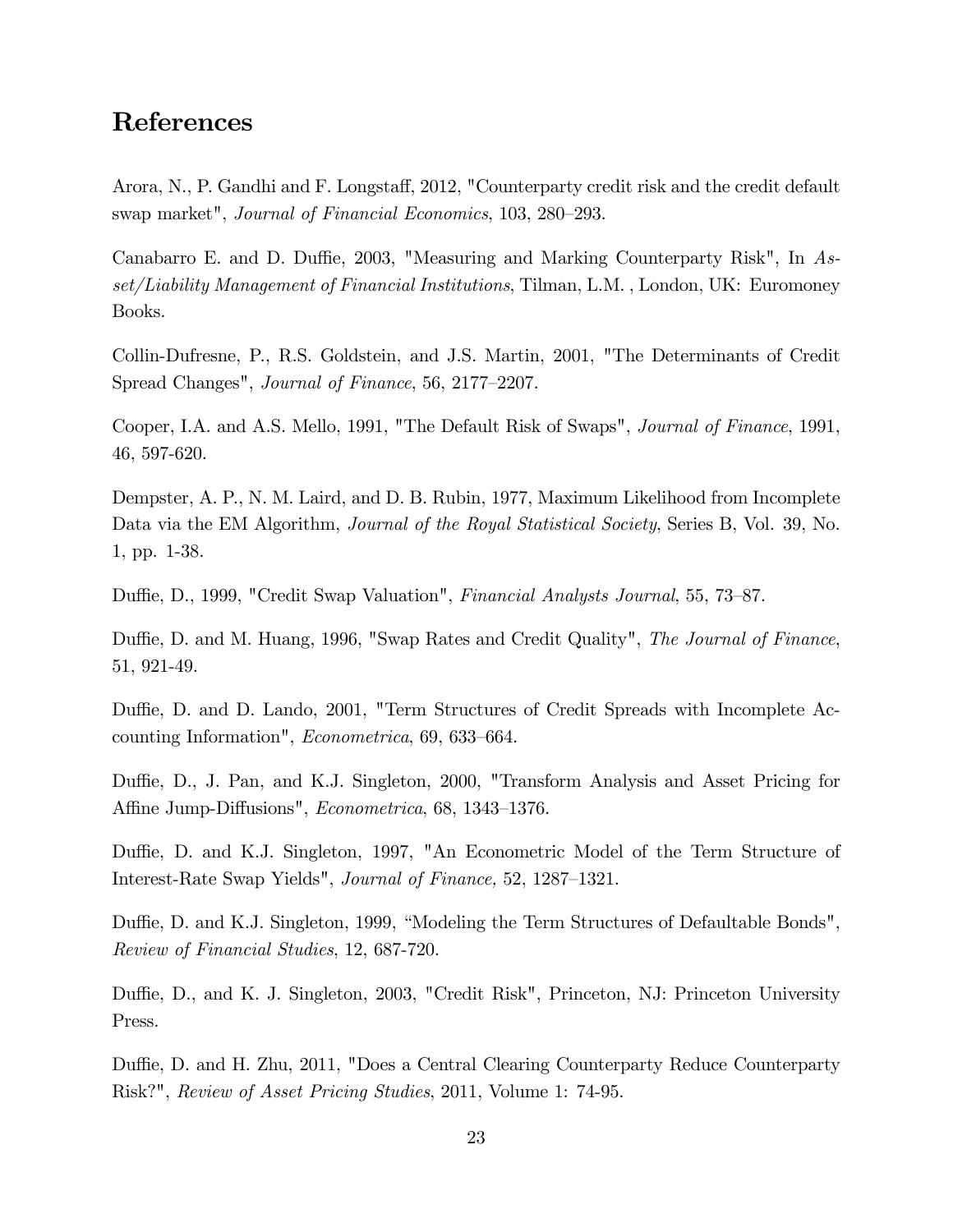Eom, Y.H., J. Helwege, and J. Huang, 2004, "Structural Models of Corporate Bond Pricing: An Empirical Analysis", Review of Financial Studies, 17, 499–544.

Elton, E.J., M.K. Gruber, D. Agrawal, and C. Mann, 2001, "Explaining the Rate Spread on Corporate Bonds", *Journal of Finance*, 56, 247–277.

Feller, W., 1951, Two Singular Diffusion Problems, Annals of Mathematics, Vol. 54, No. 1, pp. 173-182.

Gregory, J., 2010, Counterparty Credit Risk: The New Challenge for Global Financial Markets, John Wiley & Sons, West Sussex, United Kingdom.

Gupta, A. and M.G. Subrahmanyam, 2000, "An Empirical Examination of the Convexity Bias in the Pricing of Interest Rate Swaps", Journal of Financial Economics, 55, 239-279.

Huge, B. and D. Lando, 1999, "Swap Pricing with Two-Sided Default Risk in a Rating-Based Model", European Finance Review, 3, 239–268.

Hull, J.C., and A. White, ,2001, Valuing credit default swaps II: modeling default correlations, *Journal of Derivatives*,  $8,12-21$ .

Jarrow, R. A. and F. Yu, 2001, "Counterparty Risk and the Pricing of Defaultable Securities", Journal of Finance, 56, 1765–1799.

Jones, E.P., S.P. Mason, and E. Rosenfeld, 1984, "Contingent claims analysis of corporate capital structures: An empirical investigation",  $Journal$  of Finance, 39, 611-625.

Kacperczyk, M. and P. Schnabl, 2010, "When Safe Proved Risky: Commercial Paper during the Financial Crisis of 2007–2009", *Journal of Economic Perspectives*, 24, 29–50.

Lando, D., 1998, "On Cox Processes and Credit Risky Securities", Review of Derivatives  $Research, 2, 99-120.$ 

Levy, A., 2010, "Liquidity and Counterparty Risk Effects in CDS Pricing: an Application to Emerging Markets Sovereign Debt", Working Paper.

Litzenberger, R.H., 1992, "Swaps: Plain and Fanciful", *Journal of Finance*, 47, 831-850.

Liu, J., F.A. Longstaff, and R.E. Mandell, 2006, "The Market Price of Risk in Interest Rate Swaps: The Roles of Default and Liquidity Risk", Journal of Business, 79, 2337-2359.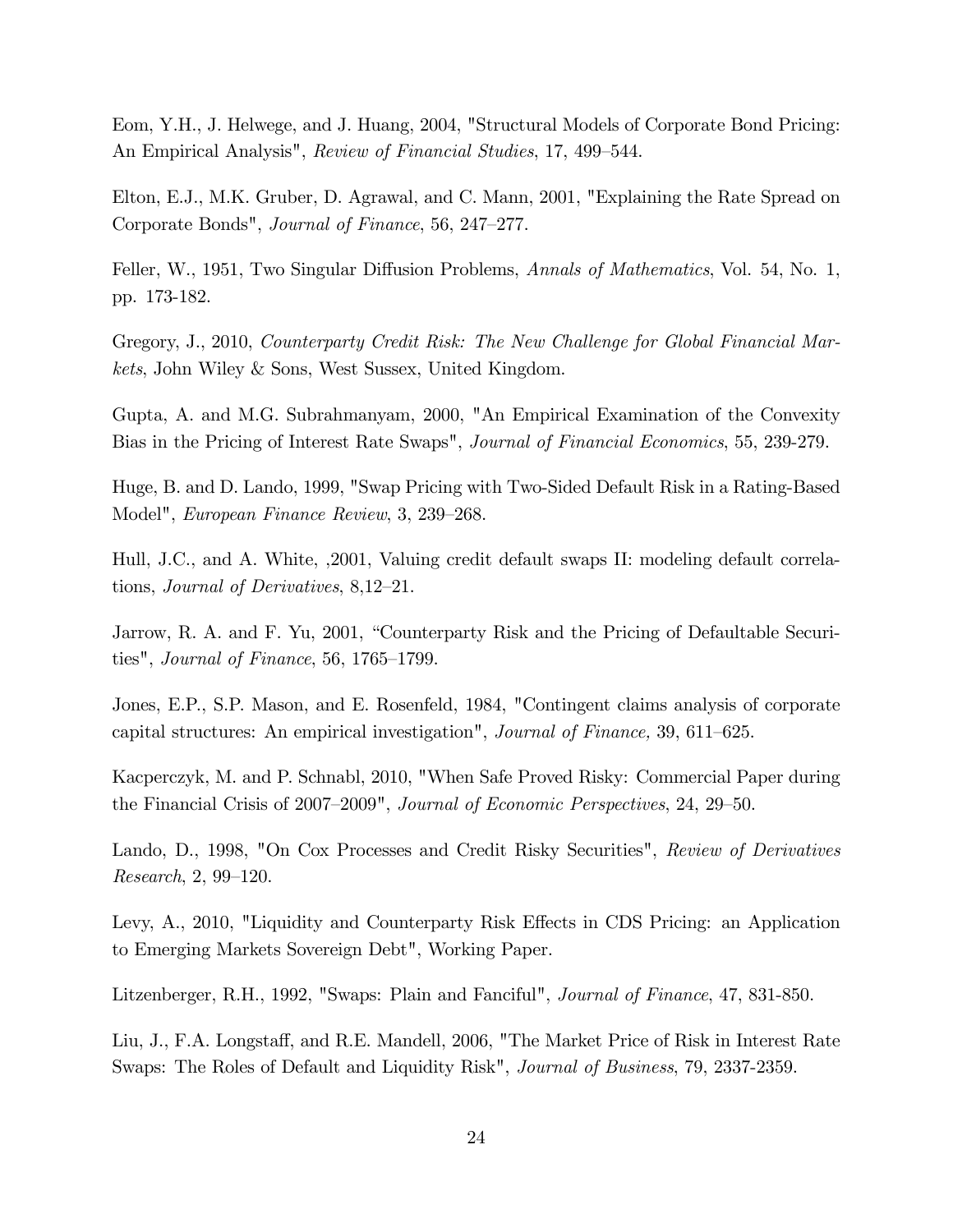Longstaff, F.A., S. Mithal and E. Neis, 2005, "Corporate Yield Spreads: Default Risk or Liquidity? New Evidence from the Credit Default Swap Market", *Journal of Finance*, 60, 2213-2253.

Longstaff, F. and E. Schwartz, 1995, "A simple approach to valuing risky fixed and floating rate debt", Journal of Finance, 50, 789-819.

Minenna, M., 2011, "Enter the quant regulator", Risk Magazine, May 2011.

Minton, B., 1997, "An Empirical Examination of Basic Valuation Models for Plain Vanilla US Interest Rate Swaps", Journal of Financial Economics, 44, 251-277.

Pan, J., and K. J. Singleton, 2008, "Default and Recovery Implicit in the Term Structure of Sovereign CDS Spreads", Journal of Finance, 63, 2345-2384.

Sorensen, E.H. and T.F. Bollier, 1994, "Pricing Swap Default Risk", Financial Analyst Journal, 50, 23-33.

Yu, F., 2005, Accounting Transparency and The Term Structure of Credit Spreads, Journal of Financial Economics,  $75, 53-84.$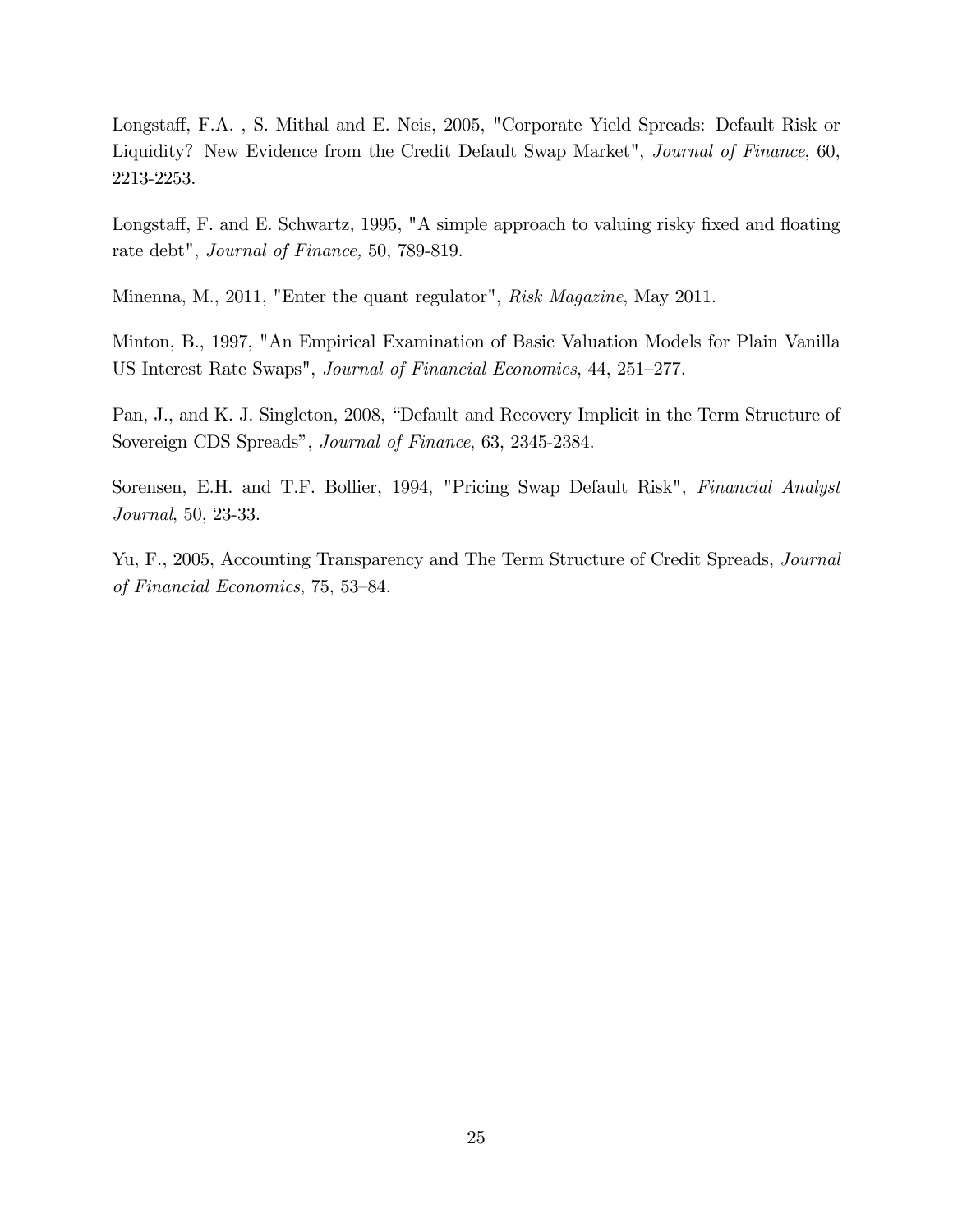Table 1 **Sample Summary Statistics** 

| <b>Issuer</b>   | <b>ETN</b>  | <b>Start Date</b> | <b>End Date</b> | No. of Obs. | <b>Underlying Index</b>                    |
|-----------------|-------------|-------------------|-----------------|-------------|--------------------------------------------|
|                 |             |                   |                 |             |                                            |
| <b>Barclays</b> | DJP         | 08.07.2006        | 31.12.2011      |             | 1393 Dow Jones-UBS Commodity Index         |
| <b>Barclays</b> | <b>GAZ</b>  | 10.24.2008        | 31.12.2011      | 1004        | Dow Jones-UBS Natural Gas Subindex         |
| <b>Barclays</b> | INP         | 12.26.2006        | 31.12.2011      |             | 1263 MSCL India Index                      |
| <b>Barclays</b> | ЛC          | 11.02.2007        | 31.12.2011      |             | 916 Dow Jones-UBS Copper Subindex          |
| <b>Barclays</b> | JJG         | 10.24.2007        | 31.12.2011      | 993         | Dow Jones-UBS Grains Total Return Subindex |
| <b>Barclays</b> | OIL         | 08.16.2006        | 31.12.2011      |             | 1333 S&P GSCLCrude Oil                     |
| <b>Barclays</b> | <b>VXX</b>  | 01.30.2009        | 31.12.2011      |             | 730 S&P 500 VIX Short-Term Futures         |
| <b>Barclays</b> | <b>VXZ</b>  | 01.30.2009        | 31.12.2011      |             | 704 S&P 500 VIX Mid-Term Futures           |
| DB              | DAG.        | 04.16.2008        | 31.12.2011      |             | 924 Agriculture Double Long                |
| D <sub>B</sub>  | <b>DGP</b>  | 02.28.2008        | 31.12.2011      |             | 953 Gold Double Long                       |
| D <sub>B</sub>  | DGZ.        | 03.03.2008        | 31.12.2011      |             | 835 Gold Short                             |
| D <sub>B</sub>  | DTO.        | 06.17.2008        | 31.12.2011      | 861         | Crude Oil Double Short                     |
| D <sub>B</sub>  | D77         | 02.29.2008        | 31.12.2011      | 960.        | Gold Double Short                          |
| <b>MS</b>       | <b>CNY</b>  | 03.18.2008        | 31.12.2011      | 641         | Chinese Renminbi                           |
| <b>MS</b>       | <b>DRR</b>  | 05.08.2008        | 31.12.2011      |             | 853 Double Short Furo                      |
| <b>UBS</b>      | MI PI       | 04.01.2010        | 31.12.2011      |             | 431 Alerian MLP Infrastructure Index       |
| <b>UBS</b>      | <b>XVIX</b> | 12.01.2010        | 31.12.2011      | 179         | Daily Long-Short VIX                       |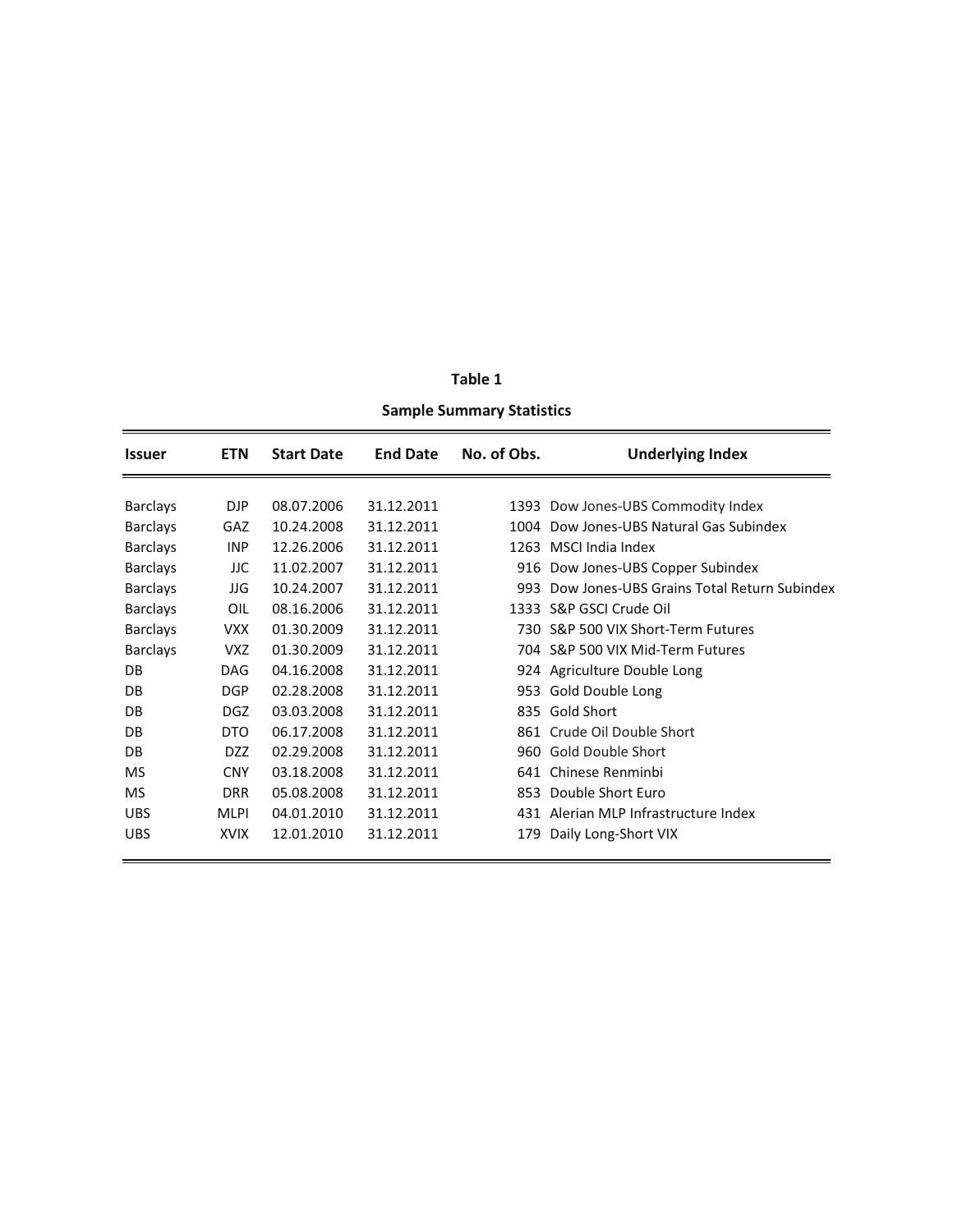### Table 2

#### **Implied Theoretical Discounts - Benchmark Model**

#### **Based on 5-Year CDS Data**

| Basis Points |  |
|--------------|--|
|              |  |

| <b>Issuer</b>   | 1-Week Discount |            |     |            | <b>30-Day Discount</b> |            |     |            | 90-Day Discount |      |     |            |
|-----------------|-----------------|------------|-----|------------|------------------------|------------|-----|------------|-----------------|------|-----|------------|
|                 | Mean            | <b>Std</b> | Min | <b>Max</b> | <b>Mean</b>            | <b>Std</b> | Min | <b>Max</b> | <b>Mean</b>     | Std  | Min | Max        |
| <b>Barclays</b> | 2.1             | 1.9        | 0.4 | 8.2        | 9.0                    | 8.1        | 1.8 | 35.3       | 26.9            | 24.1 | 5.5 | 105.1      |
| <b>DB</b>       | 1.9             | 1.4        | 0.6 | 9.1        | 8.0                    | 6.1        | 2.3 | 39.1       | 23.9            | 18.1 | 7.0 | 116.5      |
| <b>MS</b>       | 4.5             | 4.7        | 0.9 | 45.5       | 19.1                   | 20.0       | 3.8 | 192.4      | 56.8            | 58.9 |     | 11.4 558.3 |
| <b>UBS</b>      | 2.0             | 2.0        | 0.4 | 10.6       | 8.7                    | 8.4        | 1.7 | 45.2       | 26.1            | 25.0 | 5.2 | 134.6      |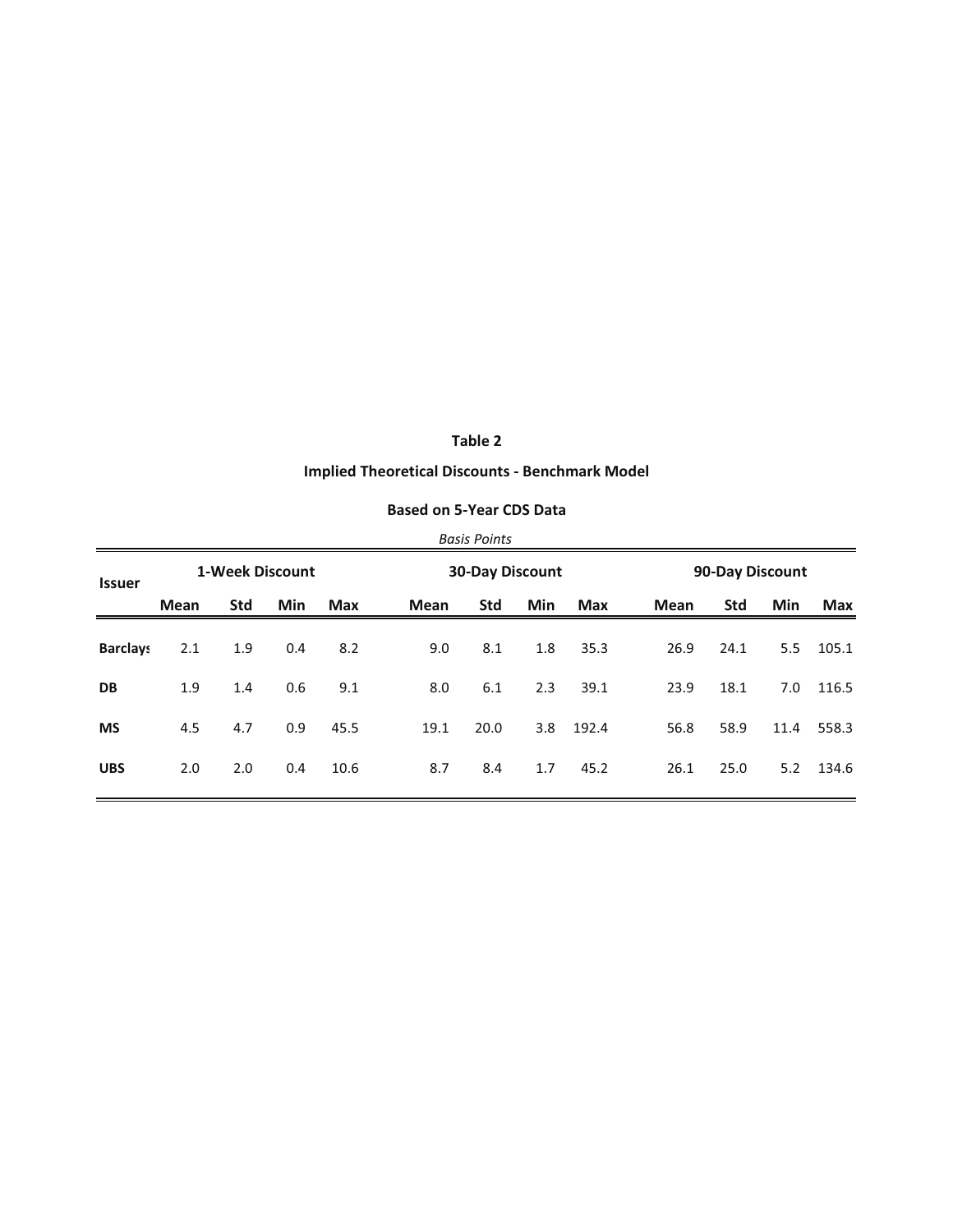| ı<br>r. |
|---------|

Real Market ETN Discounts: Summary Statistics

| LBS<br><b>OBS</b>    | $\mathbf{S}$<br>ŠΣ                          | 몽<br>90<br>몽<br>몽<br>몽                                                                                | <b>Barclays</b><br><b>Barclays</b><br><b>Barclays</b><br>Barclays<br>Barclays<br><b>Barclays</b><br><b>Barclays</b><br><b>Barclays</b> | Issuer               |              |
|----------------------|---------------------------------------------|-------------------------------------------------------------------------------------------------------|----------------------------------------------------------------------------------------------------------------------------------------|----------------------|--------------|
| <b>MLPI</b>          | <b>SER</b>                                  | DAG<br>8<br>8<br>8<br>8<br>8<br>8<br>8                                                                | $X \times 9 = 5 = 5.8$                                                                                                                 | Ę                    |              |
| $4.10$<br>$4.46$     | $-14.42$<br>2.85                            | $47.13$<br>0 0 0 0 0<br>0 0 0 0<br>1 9 3                                                              | 731.72<br>221.72<br>259.49<br>259.49<br>25.51<br>Mean                                                                                  |                      |              |
| 13.77                | $71.55$<br>35.42                            | $\begin{array}{r} 171.73 \\ 42.68 \\ 21.38 \\ 22.89 \\ 44.99 \end{array}$                             | $\begin{array}{c} 16.36 \\ 382.85 \\ 395.24 \\ 41 \\ 10.9 \\ 17.6 \\ \end{array}$<br>Std                                               |                      |              |
| $-38.31$<br>$-75.79$ | -591.36<br>-237.43                          | $-382.77$ $-286.14$<br>$-84.58$ $-347.27$                                                             | $-205.20$<br>$-164.72$<br>$-55.71$<br>$-66.67$<br>$-103.68$<br>$-63.42$<br>Nin                                                         | Real Market Premium  |              |
| 82.16<br>71.43       | 167.42<br>220.50                            | 1340.83<br>269.34<br>269.37<br>328.56                                                                 | 105.39<br>2064.52<br>2629.30<br>2629.37<br>102.29<br>Max                                                                               |                      | Basis Points |
| 99'0<br>1.64         | $2.83$<br>1.21                              |                                                                                                       | <b>Standard Error</b><br>0.44                                                                                                          |                      |              |
| $6.19$<br>2.72       | $-5.10$<br>2.35                             | $\begin{array}{cccc}\n8.3 & 0 & 1 & 1 & 3 \\ 0.1 & 1 & 2 & 3 & 5 \\ 1.3 & 2 & 3 & 5 & 5\n\end{array}$ | t-Stat<br>16.68<br>16 6 4 3 3 3<br>5 3 3 3 4 4 3<br>5 8 9 4 3 8<br>18.35                                                               | $H_0$ : Discount = 0 |              |
| $\frac{2.80}{1.22}$  | $\begin{array}{c} 19.97 \\ 247 \end{array}$ | $\begin{array}{cccc}\n 36.05 & 0.05 \\  0.5 & 0.00 \\  -0.00 & 0.00\n \end{array}$                    | 95% Confidence Interval<br>6.47<br>198.01<br>140.99<br>140.92<br>19.82                                                                 |                      |              |
| 5.41<br>7.70         | $-8.87$<br>5.23                             | 58.22<br>2 2 3 4<br>4 3 7 2<br>4 7 2 4 7 2                                                            | $\begin{array}{l} 274 \\ 245 \\ 178 \\ 36 \\ 278 \\ 43 \\ 50 \\ 73 \\ 84 \\ 10 \\ 10 \\ 21 \\ 1 \end{array}$                           |                      |              |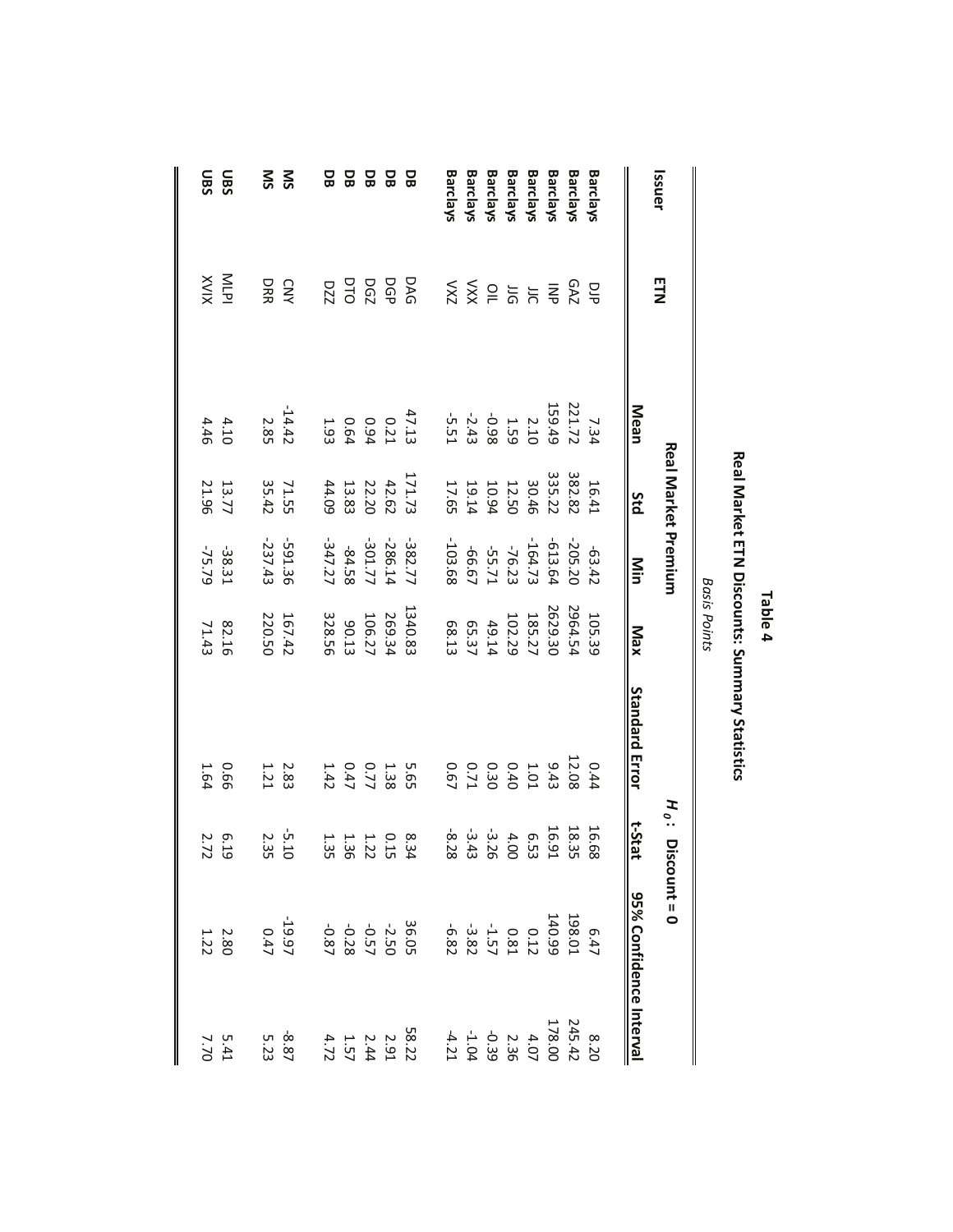#### Table 5

#### **Dicky-Fuller Test Statistic for Unit Root Tests**

|                 |               | Levels               |                      | <b>Daily Changes</b> |                      |  |  |
|-----------------|---------------|----------------------|----------------------|----------------------|----------------------|--|--|
| <b>Issuer</b>   | <b>Ticker</b> | <b>Real Discount</b> | <b>Est. Discount</b> | <b>Real Discount</b> | <b>Est. Discount</b> |  |  |
|                 |               |                      |                      |                      |                      |  |  |
| <b>Barclays</b> | <b>DJP</b>    | $-5.94$              | $-2.07$              | $-20.22$             | $-17.41$             |  |  |
|                 |               | 0.00                 | 0.26                 | 0.00                 | 0.00                 |  |  |
| <b>Barclays</b> | GAZ           | $-5.01$<br>0.00      | $-3.85$<br>0.02      | $-33.90$<br>0.00     | $-24.26$<br>0.00     |  |  |
| <b>Barclays</b> | <b>INP</b>    | $-7.00$              | $-2.87$              | $-21.10$             | $-26.81$             |  |  |
|                 |               | 0.00                 | 0.05                 | 0.00                 | 0.00                 |  |  |
| <b>Barclays</b> | <b>JJC</b>    | $-29.41$             | $-3.17$              | $-15.56$             | $-17.47$             |  |  |
|                 |               | 0.00                 | 0.02                 | 0.00                 | 0.00                 |  |  |
| <b>Barclays</b> | JJG           | $-29.41$             | $-2.98$              | $-16.35$             | $-17.10$             |  |  |
|                 |               | 0.00                 | 0.04                 | 0.00                 | 0.00                 |  |  |
| <b>Barclays</b> | OIL           | $-15.71$             | $-2.02$              | $-17.70$             | $-11.20$             |  |  |
|                 |               | 0.00                 | 0.28                 | 0.00                 | 0.00                 |  |  |
| <b>Barclays</b> | <b>VXX</b>    | $-8.42$              | $-2.20$              | $-15.16$             | $-23.28$             |  |  |
|                 |               | 0.00                 | 0.26                 | 0.00                 | 0.00                 |  |  |
| <b>Barclays</b> | <b>VXZ</b>    | $-6.36$              | $-2.48$              | $-19.77$             | $-19.49$             |  |  |
|                 |               | 0.00                 | 0.12                 | 0.00                 | 0.00                 |  |  |
| DB              | DAG           | $-4.99$              | $-4.45$              | $-15.68$             | $-22.44$             |  |  |
|                 |               | 0.00                 | 0.00                 | 0.00                 | 0.00                 |  |  |
| DB              | <b>DGP</b>    | $-12.60$             | $-4.30$              | $-17.48$             | $-24.60$             |  |  |
|                 |               | 0.00                 | 0.00                 | 0.00                 | 0.00                 |  |  |
| DB              | <b>DGZ</b>    | $-24.92$             | $-4.55$              | $-17.68$             | $-17.47$             |  |  |
|                 |               | 0.00                 | 0.00                 | 0.00                 | 0.00                 |  |  |
| DB              | <b>DTO</b>    | $-27.38$             | $-4.59$              | $-16.75$             | $-22.13$             |  |  |
|                 |               | 0.00                 | 0.00                 | 0.00                 | 0.00                 |  |  |
| DB              | <b>DZZ</b>    | $-28.07$             | $-4.44$              | $-16.99$             | $-23.78$             |  |  |
|                 |               | 0.00                 | 0.00                 | 0.00                 | 0.00                 |  |  |
| MS              | <b>CNY</b>    | $-2.88$              | $-3.41$              | $-15.33$             | $-6.10$              |  |  |
|                 |               | 0.05                 | 0.01                 | 0.00                 | 0.00                 |  |  |
| MS              | <b>DRR</b>    | $-9.37$              | $-3.20$              | $-24.99$             | $-6.03$              |  |  |
|                 |               | 0.00                 | 0.02                 | 0.00                 | 0.00                 |  |  |
| <b>UBS</b>      | <b>MLPI</b>   | $-5.14$              | $-2.17$              | $-17.19$             | $-14.58$             |  |  |
|                 |               | 0.00                 | 0.22                 | 0.00                 | 0.00                 |  |  |
| <b>UBS</b>      | <b>XVIX</b>   | $-5.40$              | $-0.36$              | $-9.86$              | $-14.41$             |  |  |
|                 |               | 0.00                 | 0.91                 | 0.00                 | 0.00                 |  |  |

Test Statistics & P-Values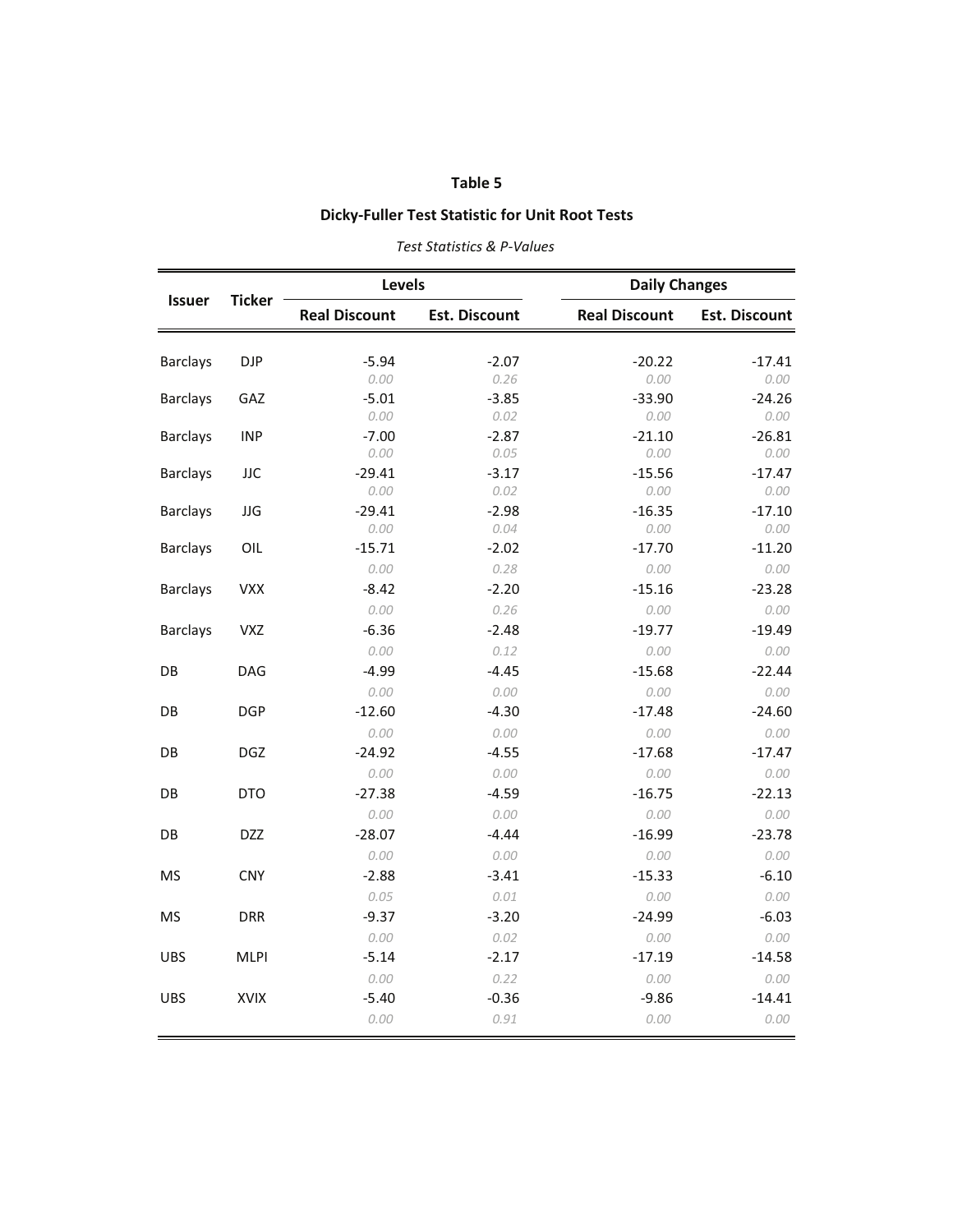## Table 6

**Regression Results for Levels:** 

| $D_t = \alpha + \beta \widetilde{D}_t + \epsilon_t$ |  |  |  |  |  |  |  |
|-----------------------------------------------------|--|--|--|--|--|--|--|
|-----------------------------------------------------|--|--|--|--|--|--|--|

Coefficient Estimates and P-Values

| <b>Issuer</b>   | <b>ETN</b> | Const.    | <b>Slope</b> | $\overline{R}^2$ |
|-----------------|------------|-----------|--------------|------------------|
|                 |            | $\alpha$  | ß            |                  |
|                 |            |           |              |                  |
|                 |            |           |              |                  |
|                 |            |           |              |                  |
| <b>Barclays</b> | GAZ        | 429.34    | 4.02         | 0.04             |
|                 |            | 0.00      | 0.00         |                  |
| <b>Barclays</b> | <b>INP</b> | 199.74    | 0.89         | 0.00             |
|                 |            | 0.00      | 0.03         |                  |
| <b>Barclays</b> | <b>JJC</b> | $-2.09$   | $-0.08$      | 0.00             |
|                 |            | 0.50      | 0.16         |                  |
| <b>Barclays</b> | JJG        | 4.45      | 0.06         | 0.01             |
|                 |            | 0.00      | 0.01         |                  |
| DB              | DAG        | $-232.27$ | $-6.15$      | 0.26             |
|                 |            | 0.00      | 0.00         |                  |
| DB              | <b>DGP</b> | 8.29      | 0.18         | 0.00             |
|                 |            | 0.08      | 0.08         |                  |
| DB              | <b>DGZ</b> | $-3.04$   | $-0.09$      | 0.00             |
|                 |            | 0.24      | 0.11         |                  |
| DB              | <b>DTO</b> | 3.72      | 0.07         | 0.00             |
|                 |            | 0.03      | 0.06         |                  |
| DB              | <b>DZZ</b> | $-6.08$   | $-0.18$      | 0.00             |
|                 |            | 0.22      | 0.09         |                  |
| <b>MS</b>       | <b>CNY</b> | 66.94     | 0.74         | 0.48             |
|                 |            | 0.00      | 0.00         |                  |
| <b>MS</b>       | <b>DRR</b> | 11.07     | 0.07         | 0.02             |
|                 |            | 0.00      | 0.00         |                  |
|                 |            |           |              |                  |

 $\blacksquare$ 

#### Table 7

#### **Regression Results for Changes:**

| $\Delta D_t = \delta + \gamma \Delta \widetilde{D}_t + \mu_t$ |            |                 |                                    |                  |  |  |
|---------------------------------------------------------------|------------|-----------------|------------------------------------|------------------|--|--|
|                                                               |            |                 | Coefficient Estimates and P-Values |                  |  |  |
| Issuer                                                        | ETN        | Const.<br>δ     | <b>Slope</b><br>γ                  | $\overline{R}^2$ |  |  |
| <b>Barclays</b>                                               | DJP        | -0.01<br>0.91   | 0.33<br>0.03                       | 0.00             |  |  |
| <b>Barclays</b>                                               | GAZ        | 0.10<br>0.98    | 0.82<br>0.53                       | 0.00             |  |  |
| <b>Barclays</b>                                               | INP        | 0.57<br>0.93    | 11.03<br>0.00                      | 0.02             |  |  |
| <b>Barclays</b>                                               | JJC        | $-0.01$<br>0.99 | 0.39<br>0.35                       | 0.00             |  |  |
| <b>Barclays</b>                                               | JJG        | 0.01            | 0.16                               | 0.00             |  |  |
| <b>Barclays</b>                                               | OIL        | 0.98<br>0.00    | 0.38<br>$-0.17$                    | 0.00             |  |  |
| <b>Barclays</b>                                               | <b>VXX</b> | 0.99<br>$-0.02$ | 0.25<br>0.08                       | 0.00             |  |  |
| <b>Barclays</b>                                               | VXZ        | 0.98<br>0.03    | 0.80<br>0.29                       | 0.00             |  |  |
| DB                                                            | DAG        | 0.97<br>1.09    | 0.34<br>1.13                       | 0.00             |  |  |
| DB                                                            | DGP        | 0.78<br>$-0.21$ | 0.47<br>$-1.69$                    | 0.00             |  |  |
| DB                                                            | <b>DGZ</b> | 0.91<br>0.06    | 0.03<br>$-0.12$                    | 0.00             |  |  |
| DB                                                            | DTO        | 0.95<br>0.03    | 0.75<br>0.78                       | 0.01             |  |  |
| DB                                                            | DZZ        | 0.97<br>0.04    | 0.00<br>0.18                       | 0.00             |  |  |
| MS                                                            | <b>CNY</b> | 0.98<br>$-0.02$ | 0.82<br>0.44                       | 0.04             |  |  |
|                                                               |            | 0.99            | 0.00                               |                  |  |  |
| MS                                                            | DRR        | 0.04<br>0.97    | 0.11<br>0.12                       | 0.00             |  |  |

**UBS** 

**UBS** 

**MLPI** 

XVIX

 $-0.06$ 

0.94

 $-0.23$ 

0.90

 $-0.19$ 

0.61

 $0.64$ 

0.32

 $0.00$ 

 $0.01$ 

 $\blacksquare$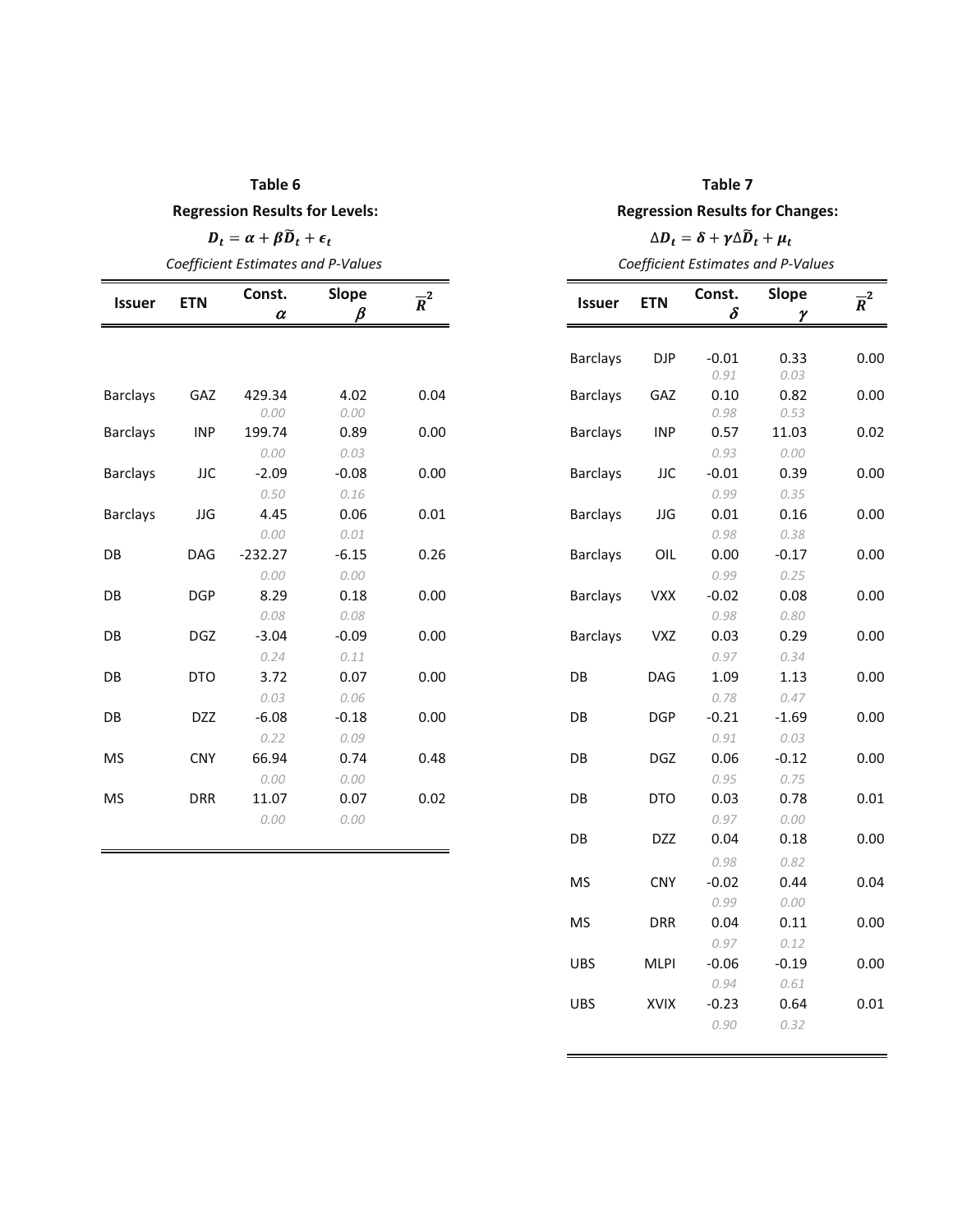## FIGURE 1: 5-YEAR CDS SPREADS

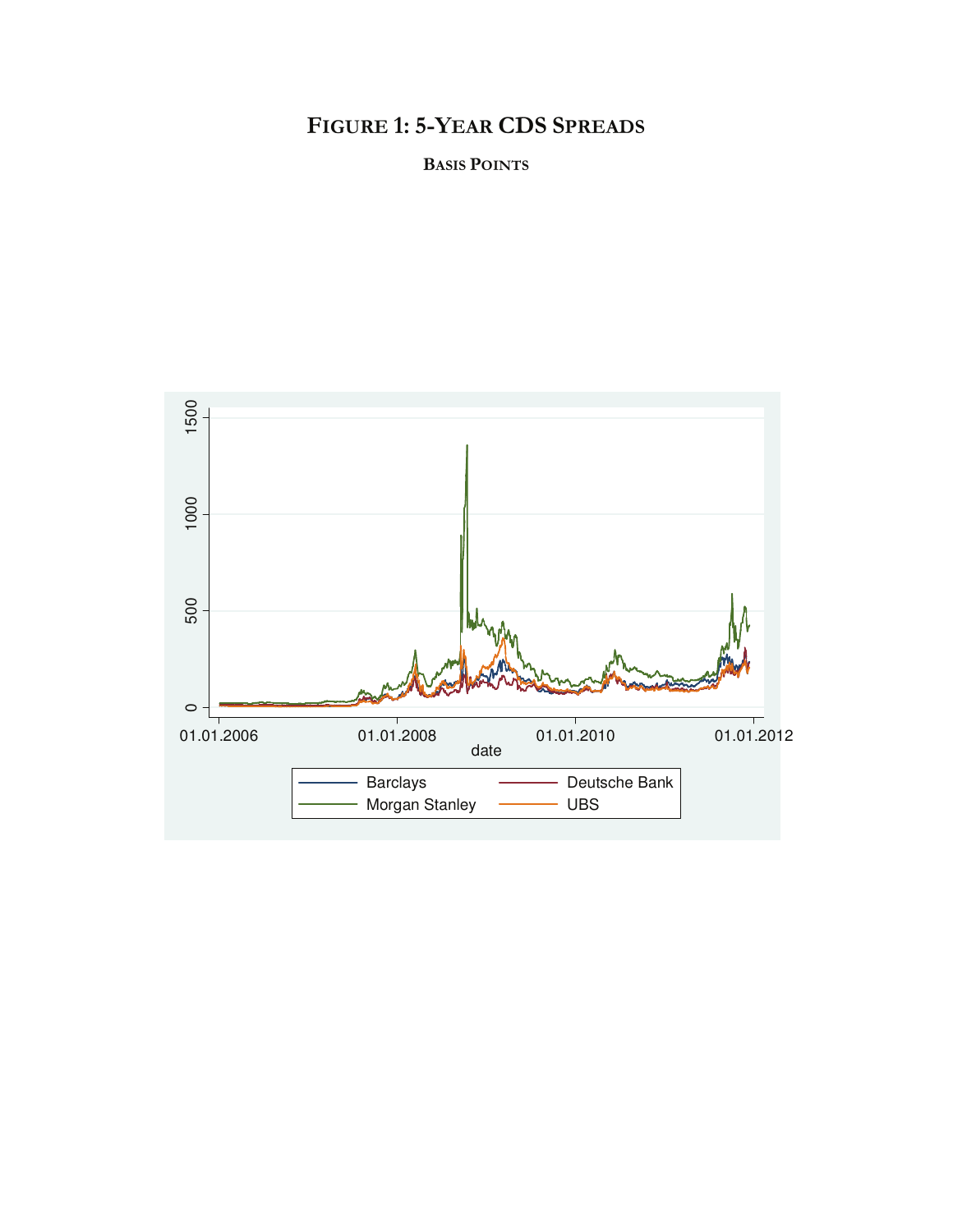## FIGURE 2: TIME-SERIES OF THEORETICAL DISCOUNTS

#### **BENCHMARK MODEL**







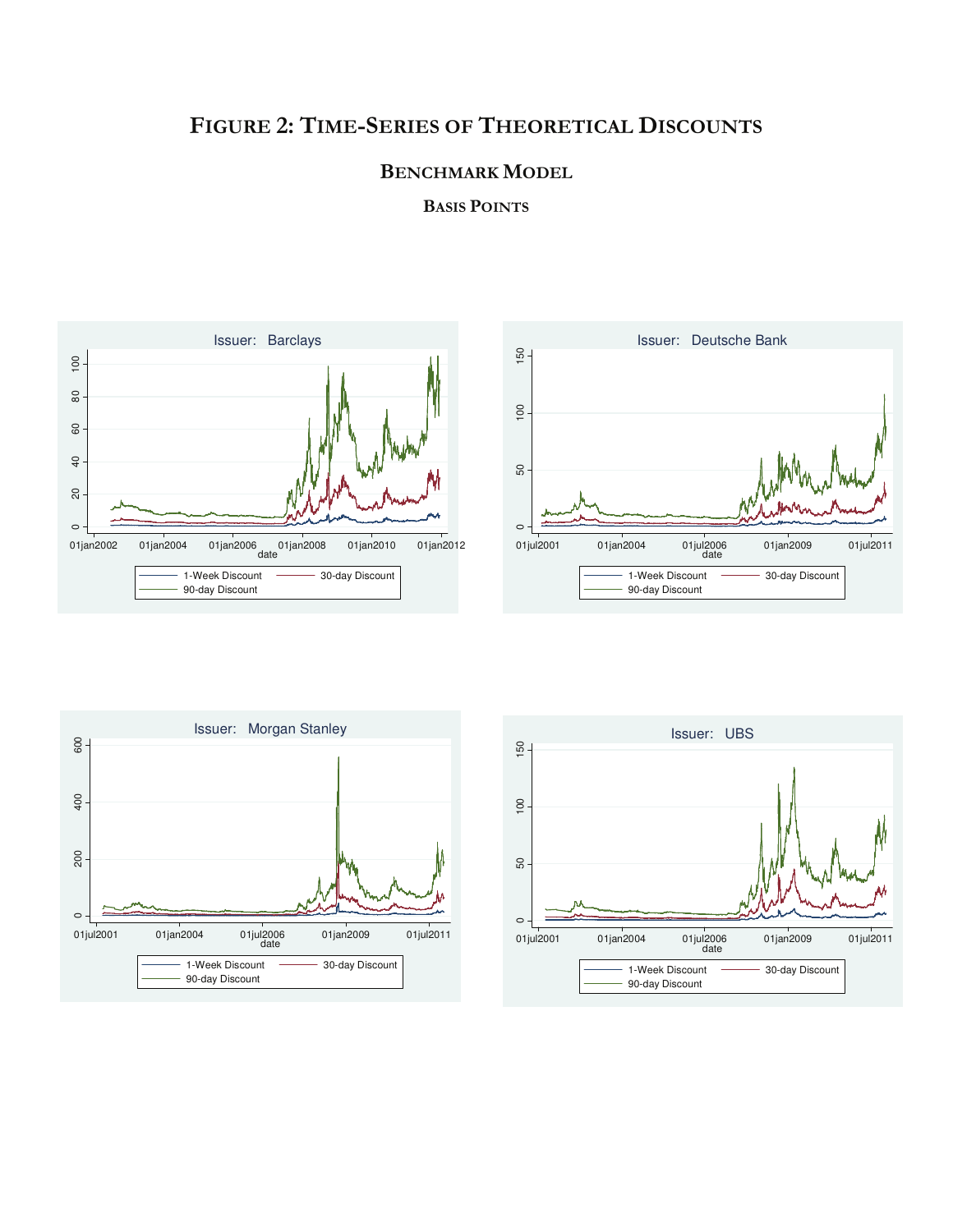## FIGURE 4: COMMERCIAL PAPER ANNUAL CREDIT SPREADS

**BLOOMBERG INDEX PER CREDIT RATING** 

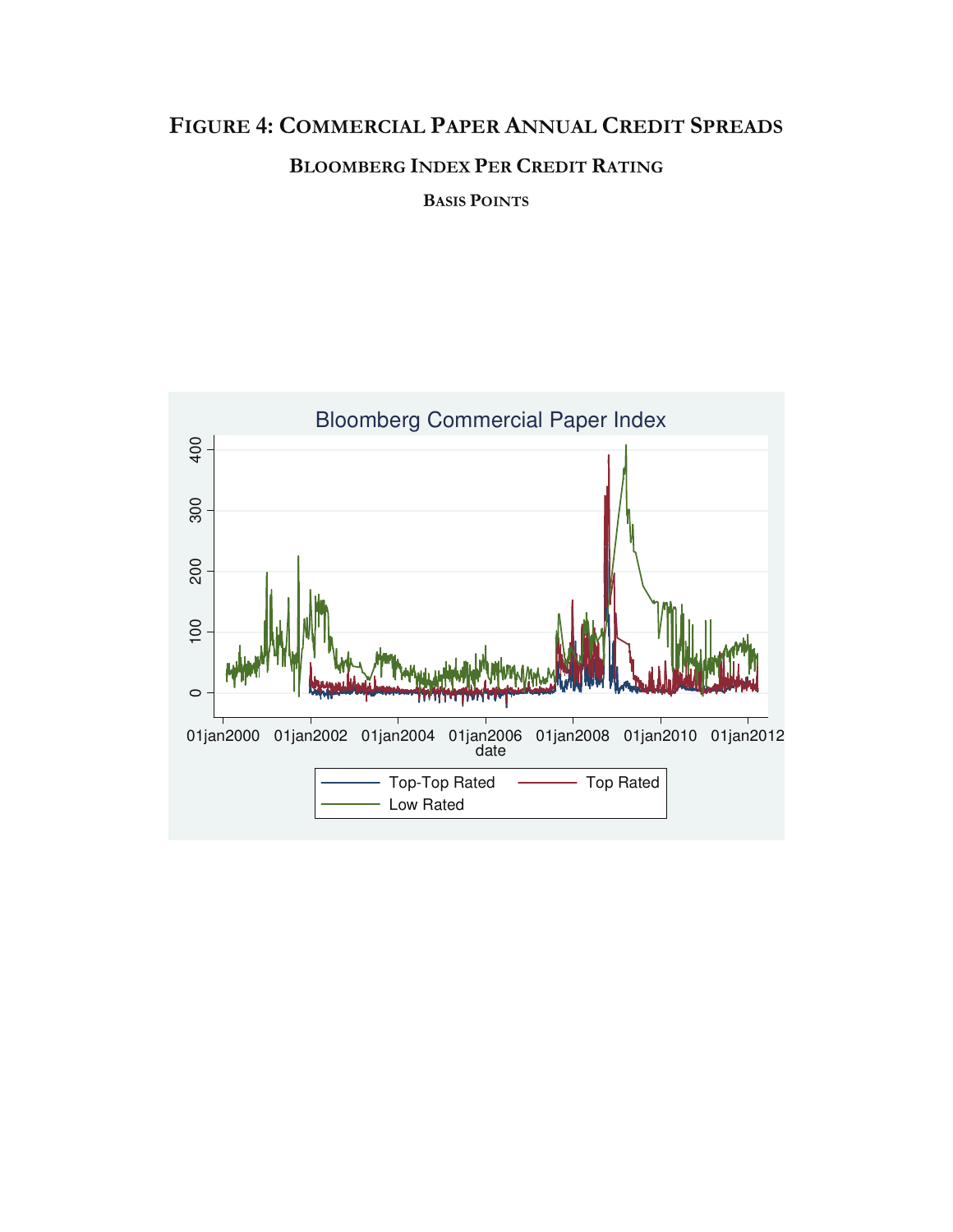## FIGURE 5: LIBOR-OIS 1-WEEK SPREAD

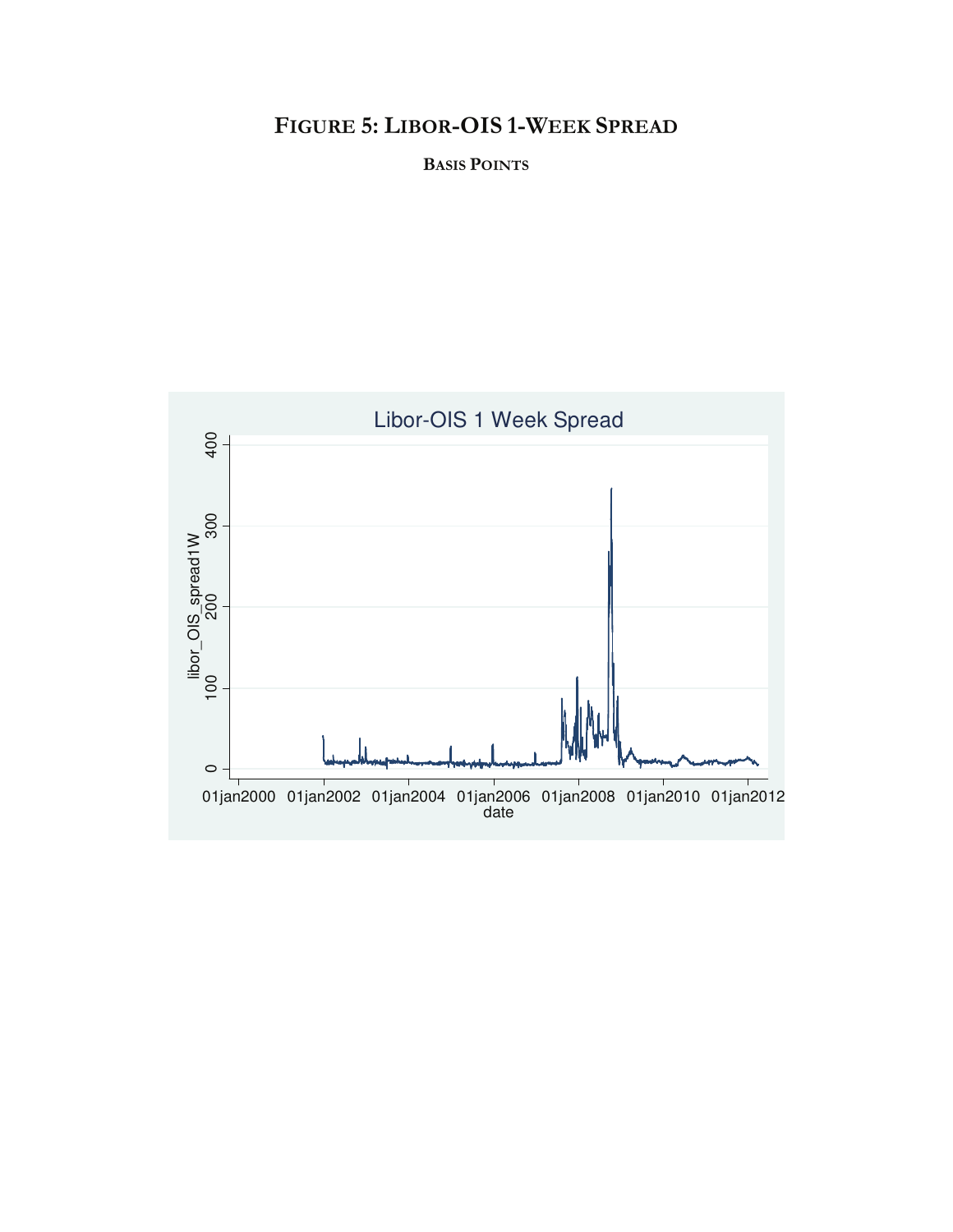## FIGURE 6: TIME-SERIES OF INTENSITY PARAMETER

PER TENOR

![](_page_34_Figure_3.jpeg)

![](_page_34_Figure_4.jpeg)

![](_page_34_Figure_5.jpeg)

![](_page_34_Figure_6.jpeg)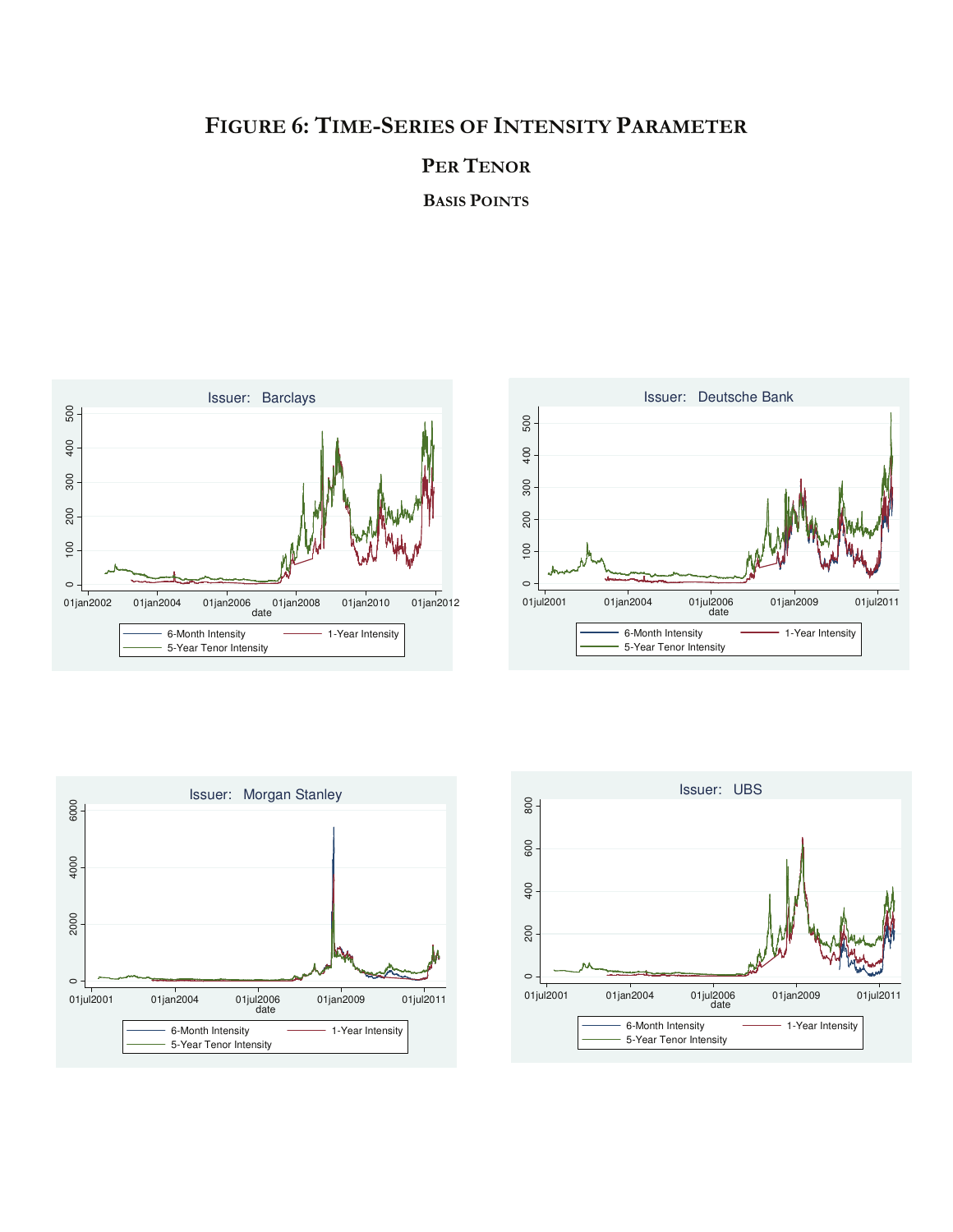## FIGURE 7: TIME-SERIES OF THEORETICAL DISCOUNTS

### **BENCHMARK MODEL PER TENOR**

![](_page_35_Figure_3.jpeg)

![](_page_35_Figure_4.jpeg)

![](_page_35_Figure_5.jpeg)

![](_page_35_Figure_6.jpeg)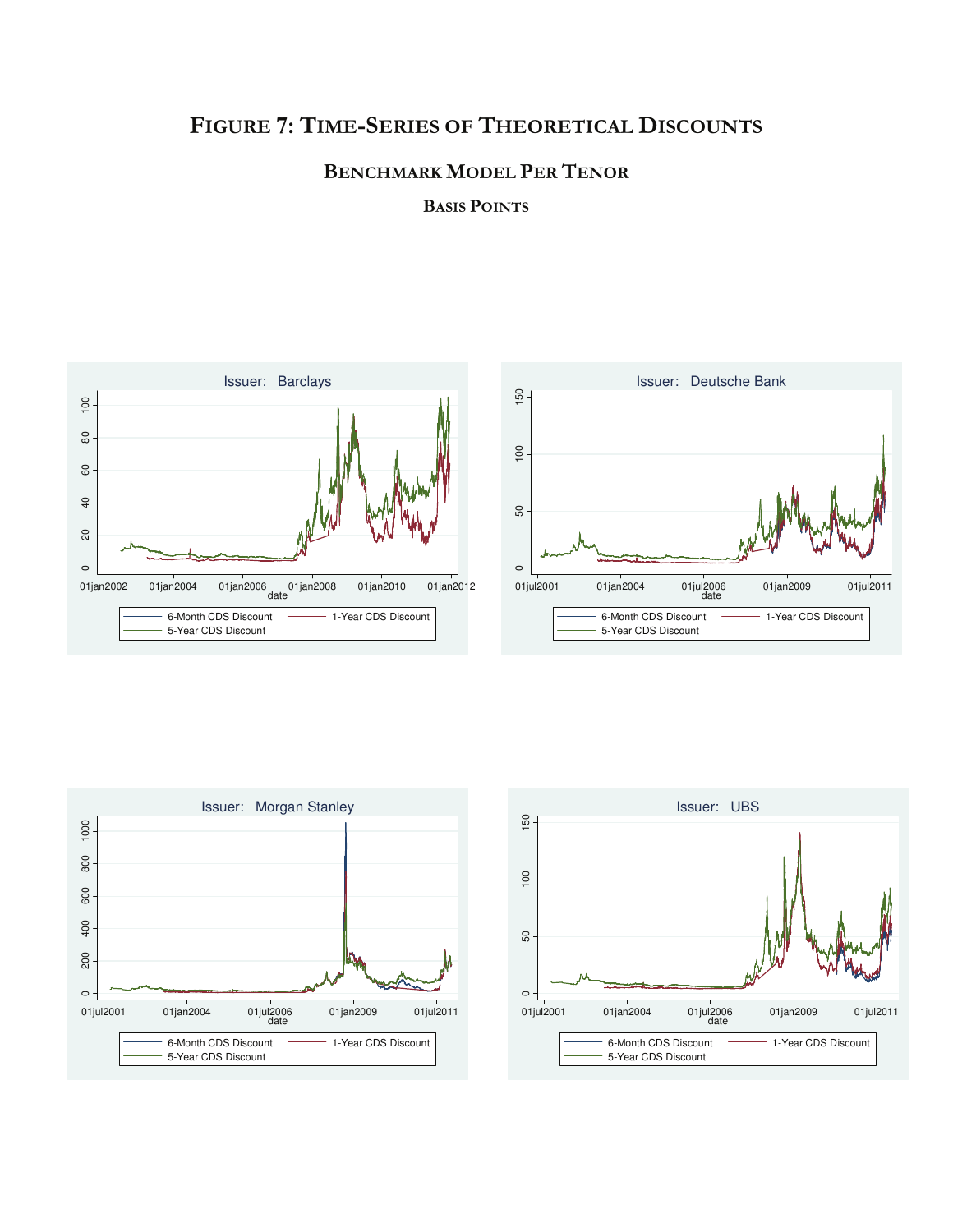![](_page_36_Figure_1.jpeg)

![](_page_36_Figure_2.jpeg)

![](_page_36_Figure_3.jpeg)

![](_page_36_Figure_4.jpeg)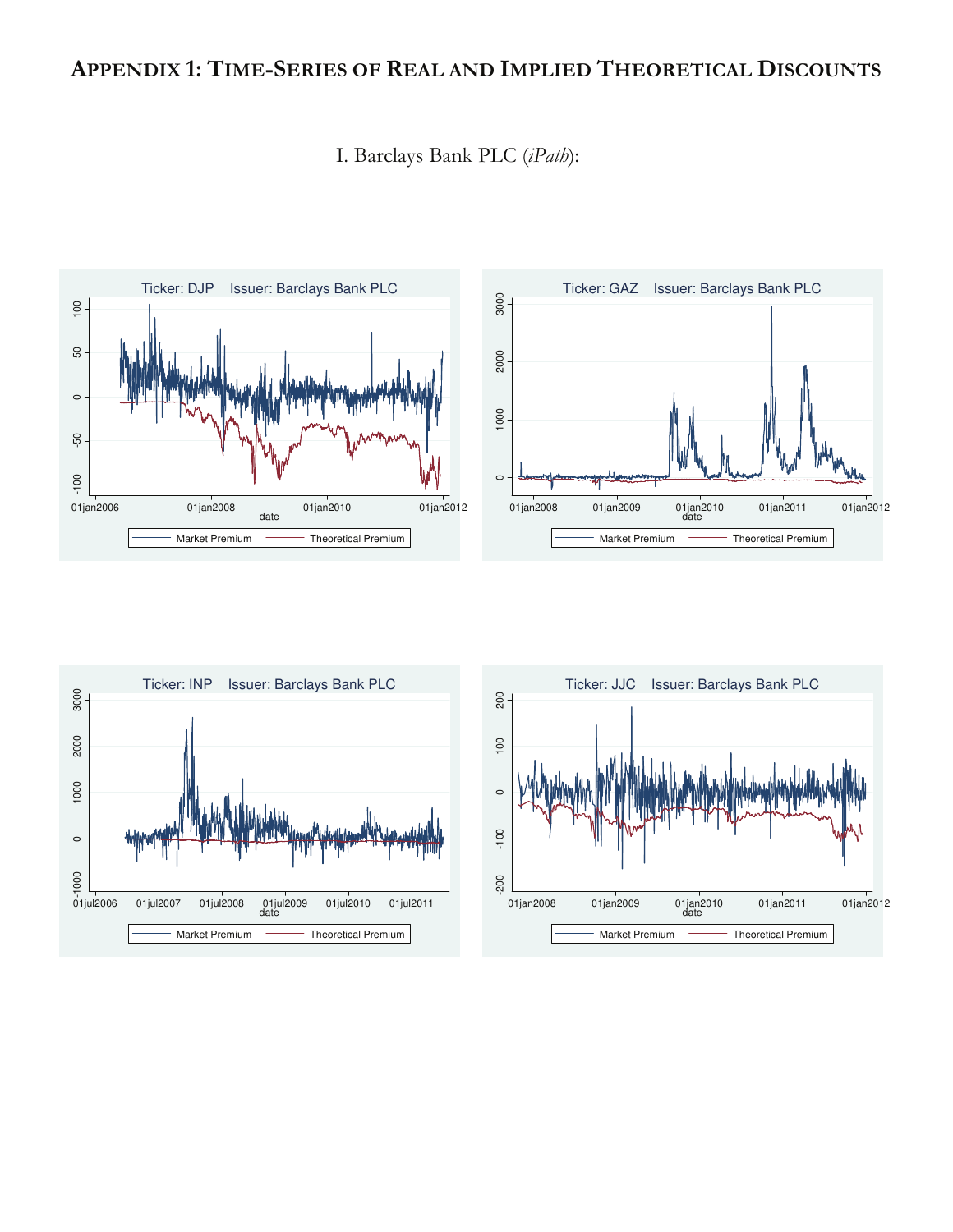![](_page_37_Figure_1.jpeg)

I. Barclays Bank PLC (iPath) (Cont.):

![](_page_37_Figure_3.jpeg)

![](_page_37_Figure_4.jpeg)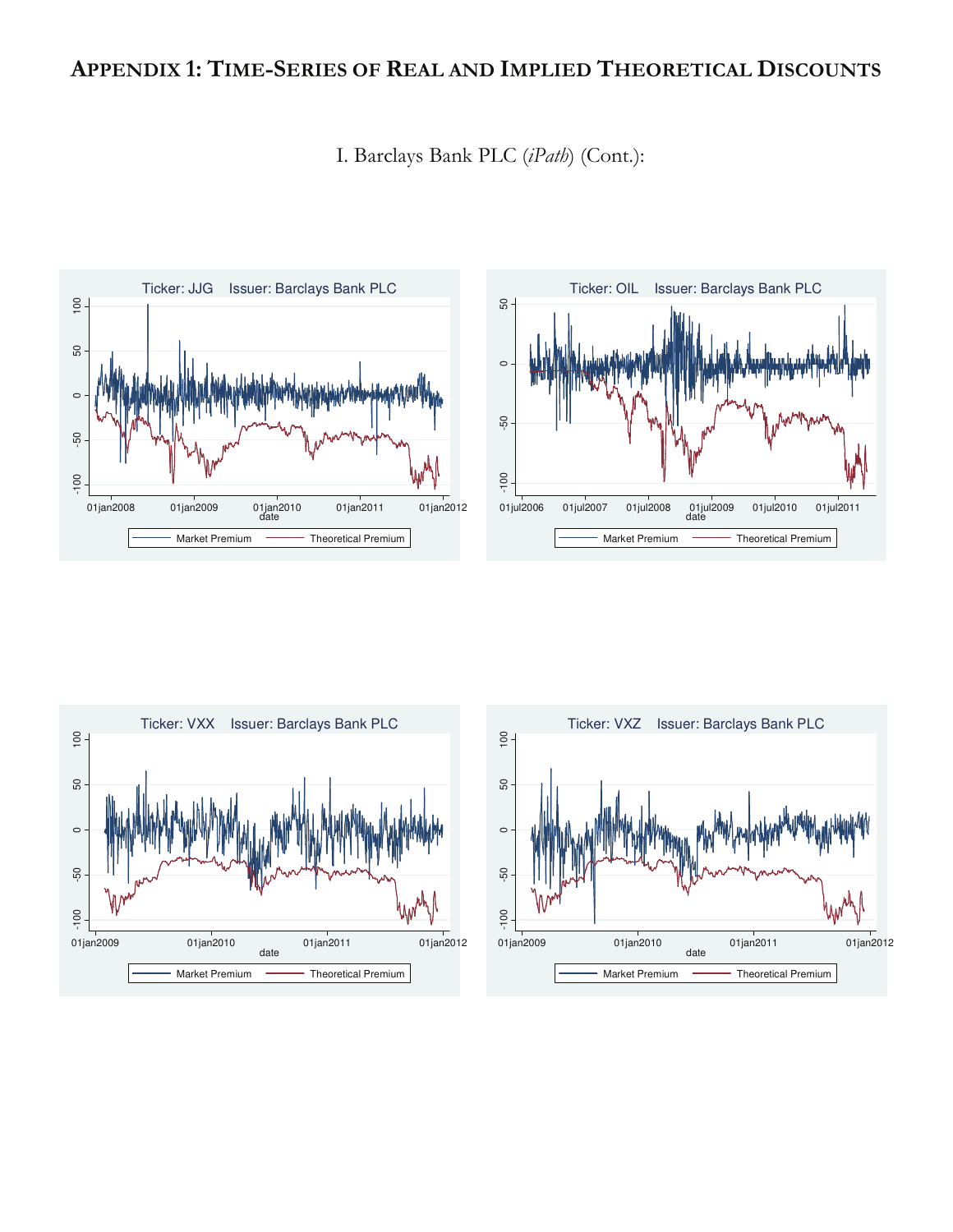![](_page_38_Figure_1.jpeg)

## II. Deutsche Bank AG (PowerShares):

![](_page_38_Figure_3.jpeg)